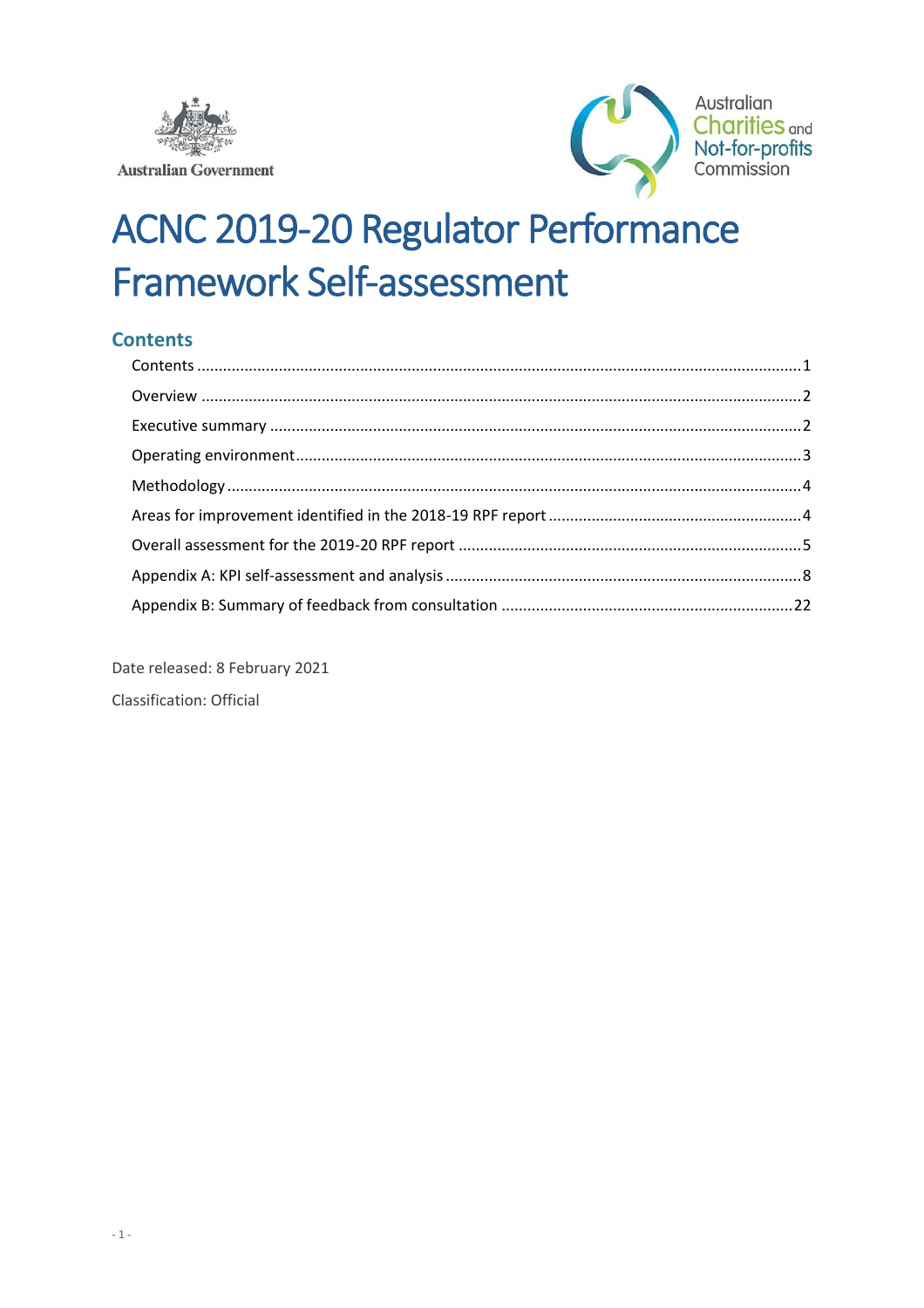## <span id="page-1-0"></span>**Overview**

The Australian Government released the Regulator Performance Framework (RPF) in October 2014. The RPF measures the way regulators administer regulations, encouraging them to minimise their impact on regulated entities. The RPF consists of six key performance indicators (KPIs):

- KPI1: Regulators do not unnecessarily impede the efficient operation of regulated entities
- KPI2: Communication with regulated entities is clear, targeted and effective
- KPI3: Actions undertaken by regulators are proportionate to the regulatory risk being managed
- KPI4: Compliance and monitoring approaches are streamlined and co-ordinated
- KPI5: Regulators are open and transparent in their dealings with regulated entities
- KPI6: Regulators actively contribute to the continuous improvement of regulatory frameworks

Achievement of the KPIs is demonstrated through evidence (metrics) that a regulator has acted in accordance with good regulatory practice, as articulated in the measures associated with each KPI. Regulators are required to assess their performance under the RPF each year. The Australian Charities and Not-for-profits Commission's (ACNC) results against each metric are detailed in **Appendix A**.

The body of this Report summarises ACNC's performance against each KPI, grouped into the associated measures of good regulatory practice.

## <span id="page-1-1"></span>**Executive summary**

ACNC has assessed its regulatory performance as Very good in 2019-20, in line with the 2018-19 assessment.

The report highlights a number of strengths where ACNC's performance was aligned with the expectations of the RPF including:

- publication of the sixth annual Australian Charities Report highlighting the contribution of Australian charities to the Australian economy and communities both at home and abroad
- providing transparency in all decision making including supplying reasons for unfavourable regulatory decisions and providing independent review of decisions when objections are raised
- proactively engaging with charities where intelligence analysis indicated an increased risk of non-compliance.

The report also highlights some opportunities for improvement including:

- driving continuous improvements to ACNC's website, forms and the Charity Portal to ensure they deliver a reduction in compliance costs for the charity sector, this work will include the delivery of an online group Annual Information Statement (AIS)
- continuing to provide resources to help charities to understand and address their key governance risks
- implementation of recommendations of the legislative review and performance audit.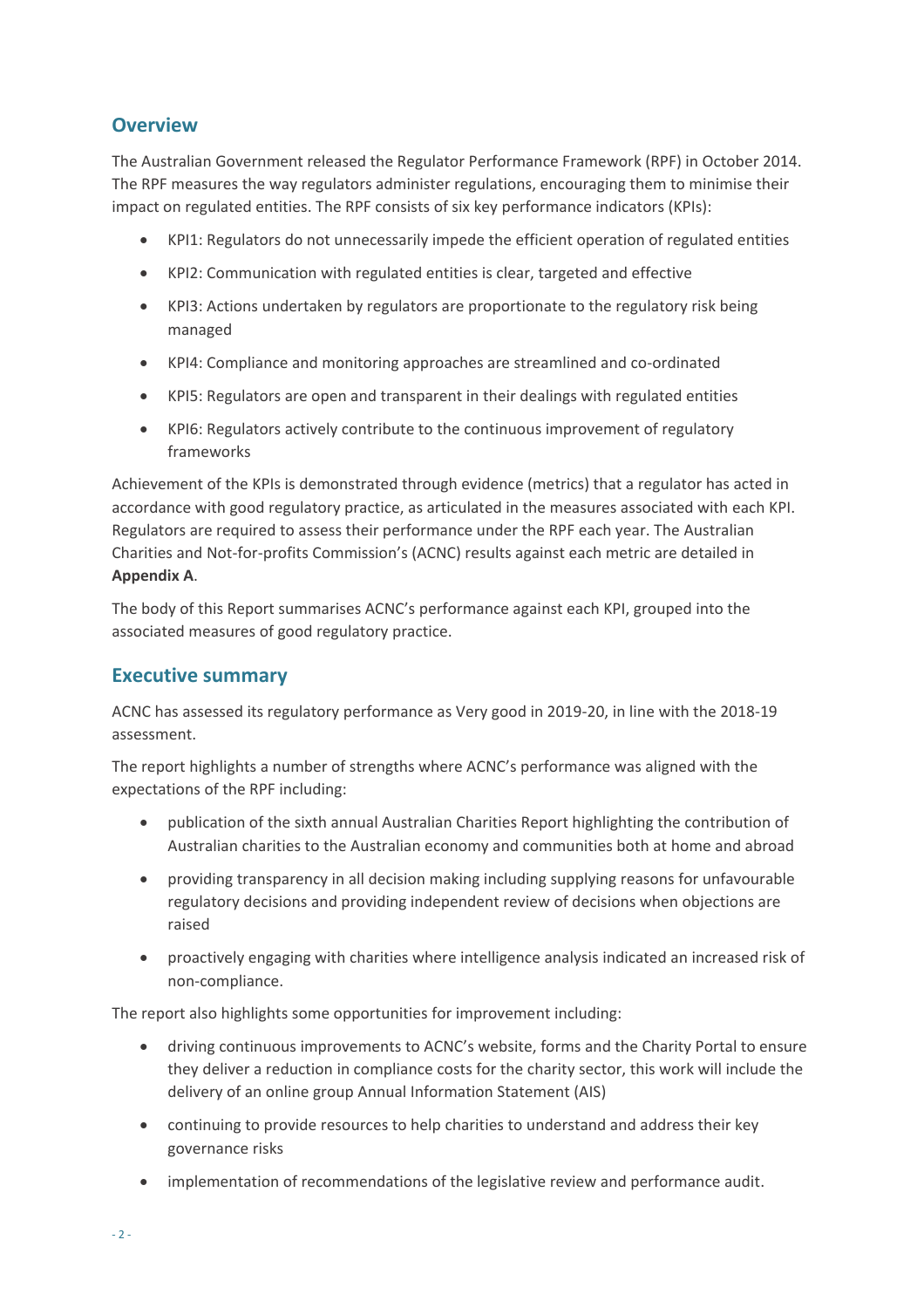### <span id="page-2-0"></span>**Operating environment**

As the independent Commonwealth regulator of charities, the ACNC is responsible for registering charities and administering the national regulatory framework for over 57,000 charities. We work across governments to reduce unnecessary regulation and reporting requirements impacting charities. The ACNC publishes the information we collect to help the public understand the work of charities and to support the transparency and accountability of the sector. The ACNC has a key role in helping charities to understand their obligations and embed good practice governance into their operations. We develop a range of guidance materials and provide support via our multi-channel contact centre. When charities fail to comply with their obligations the ACNC will investigate and work with charities in support of corrective actions. In addition to continuing to deliver against our purposes, the ACNC faced some challenges in 2019-20, including:

**Bushfires:** During the 2019–2020 bushfire season some charities experienced a sudden influx of donations and increased demand for their services. The ACNC's website and charity portal also experienced a spike in queries from the community. The traffic to our site during January 2020 increased by 240% compared to the same period in 2019. Meeting the needs of communities impacted by disasters, including bushfires, is a key priority for charities, but donors also seek confidence that their contributions are helping those in need. Accordingly, the ACNC works with charities to ensure robust governance arrangements are embedded in their operations to help them to quickly adapt and respond during times of disaster. The ACNC will continue to support good charity governance into the future.

**Coronavirus (COVID-19) Pandemic:** The full impact of the Coronavirus (COVID-19) Pandemic is unknown at the time of writing this report. Like all Australian workplaces, the ACNC has business continuity plans in place to protect staff and enable critical functions to continue in many different circumstances. In addition to protecting our staff, the ACNC has provided information to assist charities during this time. We have also prioritised the processing of applications for charities seeking to respond to this pandemic, as we do with all disasters.

**Legislation review**: In March 2020 the Government responded to the Australian Charities and Not-for-profits Commission (ACNC) Legislation Review 2018. While the Government has shown support for most recommendations, some require more consultation before implementation, and some will not be able to be implemented until legislative amendments are finalised. The ACNC will work collaboratively to implement the Government recommendations to achieve meaningful reform.

**Australian National Audit Office (ANAO) Performance Audit**: The ANAO tabled the report Regulation of Charities by the Australian Charities and Not-for-profits Commission on 31 March 2020. This report was a welcome endorsement of the ACNC's achievements since it was established in December 2012. The report also provided valuable insights to assist us to continue to improve our regulatory approach.

**Deductible Gift Recipient (DGR) reforms**: In the 2020–21 reporting period, the ACNC will commence reviews of existing charities with DGR endorsement to assess their entitlement to registration as a charity and subtype of charity. In the 2019–20 reporting period, the ACNC developed the governance and resources for this review process and will monitor the progress of these reviews closely to ensure the reform objectives are met.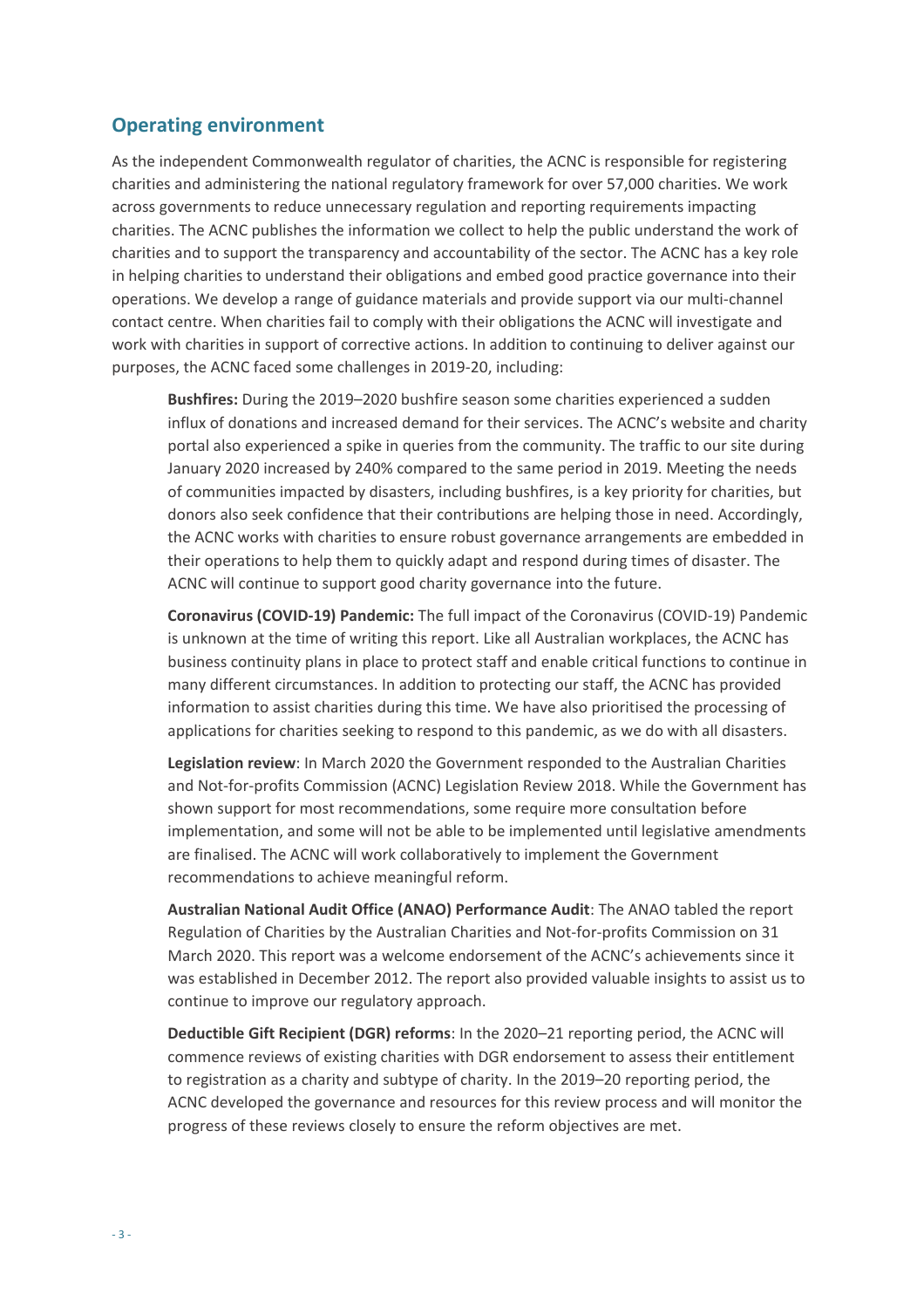# <span id="page-3-0"></span>**Methodology**

ACNC's performance was assessed by senior ACNC officers, reviewed by ACNC directors, and endorsed by the Commissioner and Assistant Commissioner.

RPF self-assessments must also be validated through a process of consultation with an approved consultation mechanism. For ACNC, this is a combined mechanism of the Adviser Forum (professional advisers), formerly the Professional Users Group, and the Sector Forum (charity representatives), formerly the Sector Users Group.

Performance against each evidence metric was assessed as met, partially met, or not met:

| Symbol | <b>Performance</b>                                      |
|--------|---------------------------------------------------------|
|        | Target met or exceeded                                  |
|        | Some elements of the target were met and issues managed |
|        | No or minimal progress was made against the target      |

Overall performance with respect to each KPI was assessed as excellent, very good, good, fair, or poor:

| Assessment                                                       |
|------------------------------------------------------------------|
| Excellent, with no or minor room for improvement                 |
| Very Good, with minor room for improvement                       |
| Good, with some room for improvement                             |
| Fair, with significant room for improvement                      |
| Poor, with numerous significant areas for improvement identified |

## <span id="page-3-1"></span>**Areas for improvement identified in the 2018-19 RPF report**

In the 2018-19 RPF report, the following areas of improvement were identified for each KPI:

| <b>No</b>      | <b>KPI</b>                                                                                 | <b>Assessment</b> | <b>Areas for improvement</b>                                                                                                                                                           |
|----------------|--------------------------------------------------------------------------------------------|-------------------|----------------------------------------------------------------------------------------------------------------------------------------------------------------------------------------|
| $\mathbf{1}$   | Regulators do not unnecessarily<br>impede the efficient operation of<br>regulated entities | Good              | Consolidating the improvements to<br>$\bullet$<br>ACNC's website, forms and the<br>Charity Portal to ensure they deliver<br>a reduction in compliance costs for<br>the charity sector. |
|                |                                                                                            |                   | Continuing to work with federal,<br>$\bullet$<br>state and territory regulators to<br>eliminate duplicated reporting.                                                                  |
|                |                                                                                            |                   | Working towards an earlier release<br>$\bullet$<br>of the annual Australian Charities<br>Report.                                                                                       |
| $\overline{2}$ | Communication with regulated<br>entities is clear, targeted and                            | Very good         | Continuing to improve accessibility<br>$\bullet$<br>of web content towards 100 %                                                                                                       |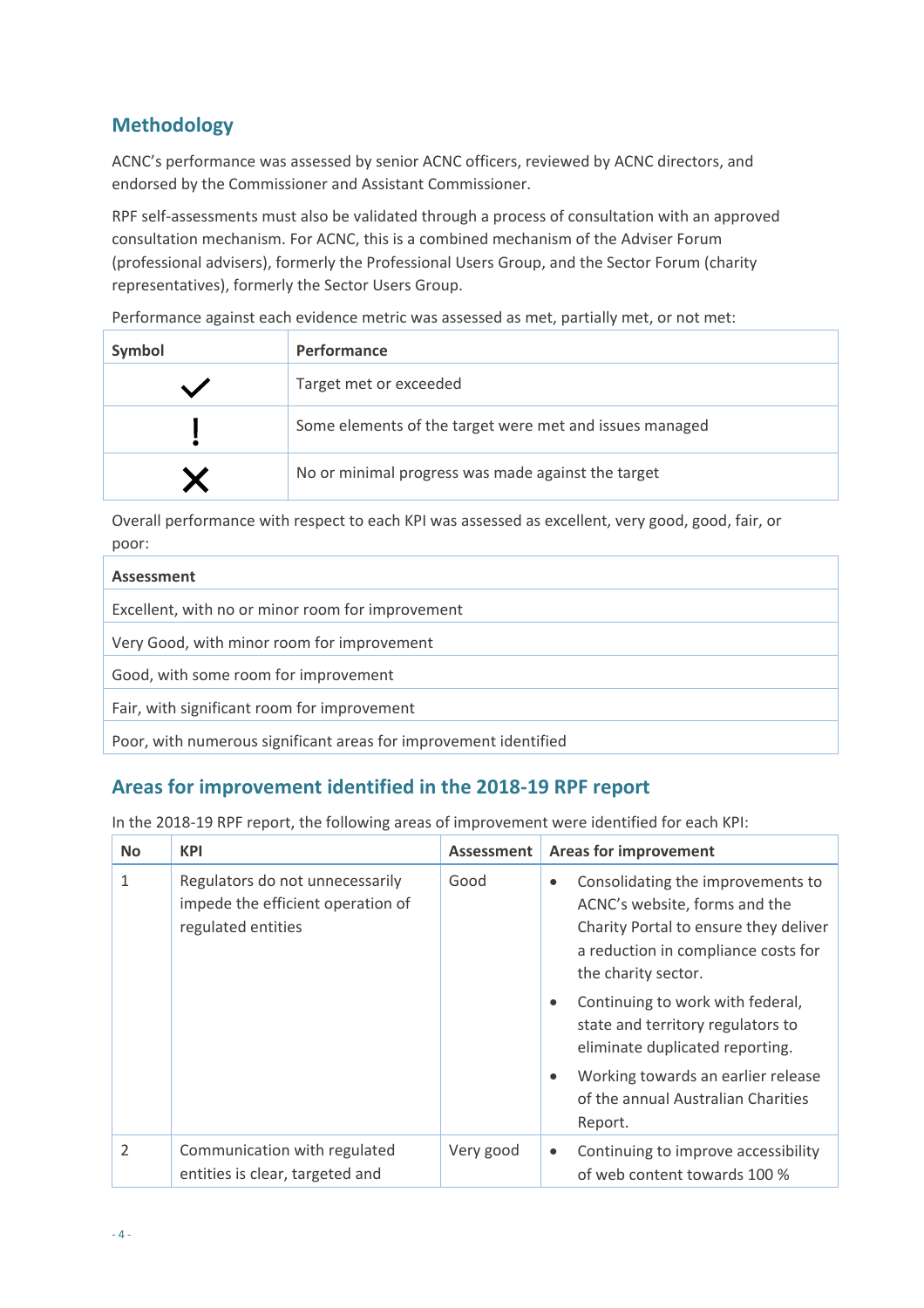| <b>No</b> | <b>KPI</b>                                                                                    | <b>Assessment</b> | <b>Areas for improvement</b>                                                                                                                                                                                                                                                                                                                             |
|-----------|-----------------------------------------------------------------------------------------------|-------------------|----------------------------------------------------------------------------------------------------------------------------------------------------------------------------------------------------------------------------------------------------------------------------------------------------------------------------------------------------------|
|           | effective                                                                                     |                   | compliance with the Web Content<br>Accessibility Guidelines Version 2.0.<br>Continuing to identify opportunities<br>$\bullet$<br>to assist small and very small<br>charities meet their compliance<br>obligations, thereby reducing the<br>cost of regulation for this segment<br>of the sector.                                                         |
| 3         | Actions undertaken by regulators<br>are proportionate to the regulatory<br>risk being managed | Very good         | Providing further resources to<br>$\bullet$<br>enable charities to understand and<br>address their key governance risks.<br>Continuing to work with other<br>$\bullet$<br>regulators and formalising these<br>working relationships through<br>Memoranda of Understanding,<br>where appropriate.                                                         |
| 4         | Compliance and monitoring<br>approaches are streamlined and co-<br>ordinated                  | Very good         | Reviewing the operational<br>$\bullet$<br>procedure for forms to ensure it<br>remains current and accurate.<br>Continuing to promote and expand<br>$\bullet$<br>use of the Charity Passport.<br>Ensuring that improvements to<br>$\bullet$<br>ACNC website and Charity Portal<br>result in reduced compliance costs<br>associated with annual reporting. |
| 5         | Regulators are open and<br>transparent in their dealings with<br>regulated entities           | Excellent         | None identified<br>$\bullet$                                                                                                                                                                                                                                                                                                                             |
| 6         | Regulators actively contribute to<br>the continuous improvement of<br>regulatory frameworks   | Very good         | Reviewing and, as necessary,<br>$\bullet$<br>updating the Stakeholder<br>Engagement Framework to ensure<br>it is current and fit-for-purpose<br>Continuing to work with federal,<br>$\bullet$<br>state and territory regulators to<br>eliminate duplicated reporting<br>Improving consultation mechanisms<br>$\bullet$<br>for small charities            |

# <span id="page-4-0"></span>**Overall assessment for the 2019-20 RPF report**

ACNC considers that its overall performance in achieving the KPIs in 2019-20 was Very Good, identical to the previous year. This assessment has been validated by the approved stakeholder consultation mechanism, the Adviser and Sector Forums at **Appendix B.**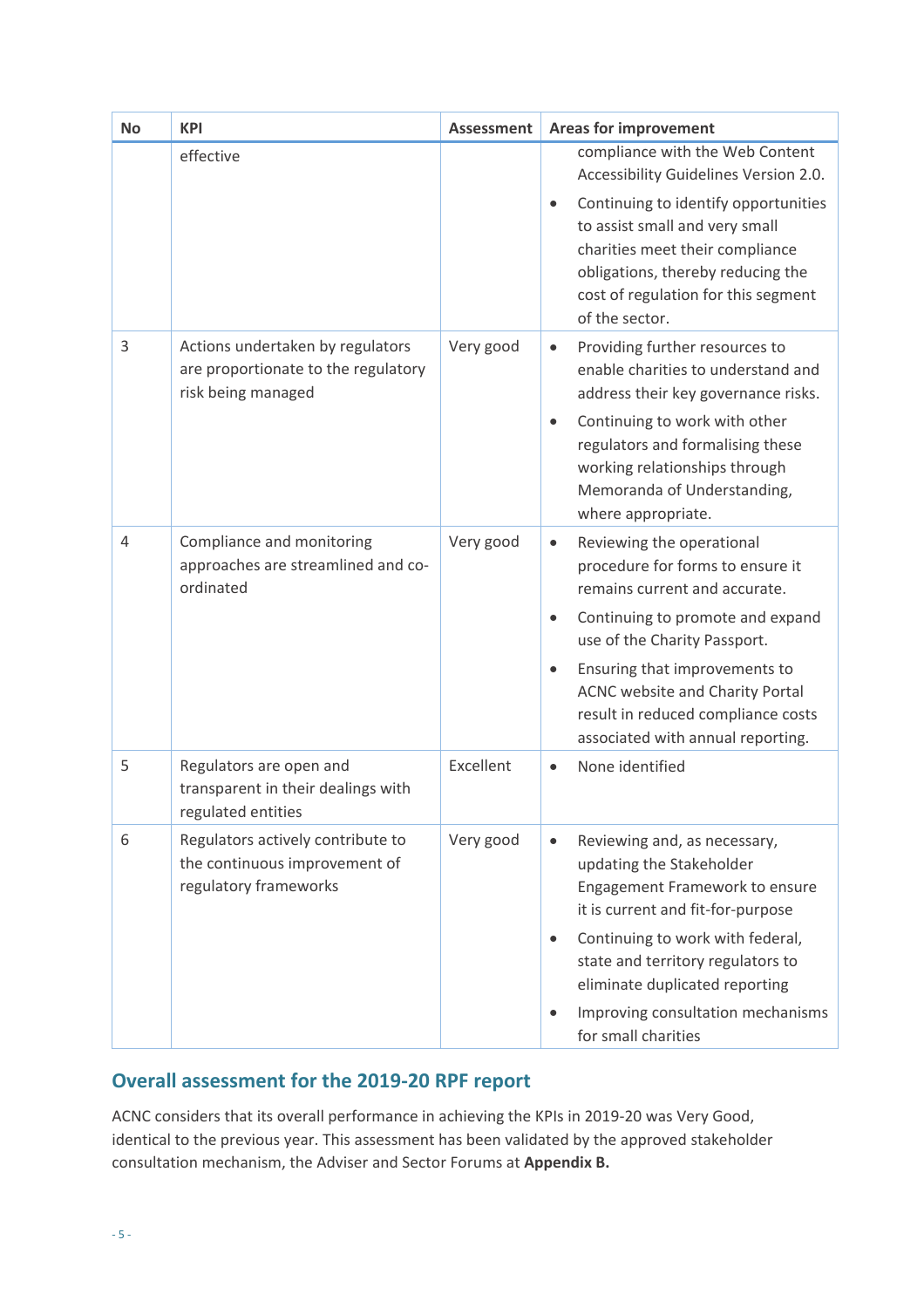We are committed to making further improvements over the course of 2020-21. The Government [response](https://treasury.gov.au/publication/p2020-61958) to th[e Strengthening for Purpose: Australian Charities and Not-for-profits Commission](https://treasury.gov.au/publication/p2018-t318031) [Legislative Review 2018](https://treasury.gov.au/publication/p2018-t318031) , report will frame improvements for regulation of the sector.

| <b>No</b>      | <b>KPI</b>                                                                                    | <b>Assessment</b> | <b>Areas for improvement</b>                                                                                                                                                                                                                                                                                                                                      |  |  |  |
|----------------|-----------------------------------------------------------------------------------------------|-------------------|-------------------------------------------------------------------------------------------------------------------------------------------------------------------------------------------------------------------------------------------------------------------------------------------------------------------------------------------------------------------|--|--|--|
| $\mathbf{1}$   | Regulators do not unnecessarily<br>impede the efficient operation of<br>regulated entities    | Very good         | Timely publication of the annual<br>$\bullet$<br>Australian Charities Report.<br>Ongoing improvements to ACNC's<br>$\bullet$<br>website, forms and the Charity<br>Portal to ensure they deliver a<br>reduction in compliance costs for<br>the charity sector, this work will<br>include the delivery of an online<br>group Annual Information<br>Statement (AIS). |  |  |  |
| $\overline{2}$ | Communication with regulated<br>entities is clear, targeted and effective                     | Very good         | Identifying of new opportunities to<br>$\bullet$<br>assist charities in meeting their<br>compliance obligations.<br>Continuing to improve accessibility<br>$\bullet$<br>of web content including a<br>complete review of content relating<br>to reporting and reducing red tape.                                                                                  |  |  |  |
| 3              | Actions undertaken by regulators are<br>proportionate to the regulatory risk<br>being managed | Very good         | Continuing to provide resources to<br>$\bullet$<br>help charities to understand and<br>address their key governance risks.                                                                                                                                                                                                                                        |  |  |  |
| $\overline{4}$ | Compliance and monitoring<br>approaches are streamlined and co-<br>ordinated                  | Very good         | Ongoing improvements to annual<br>$\bullet$<br>reporting arrangements and Charity<br>Portal.<br>promote and expand the use of the<br>Charity Passport.                                                                                                                                                                                                            |  |  |  |
| 5              | Regulators are open and transparent<br>in their dealings with regulated<br>entities           | Very good         | Improvements to the charity<br>register and information which will<br>be available.<br>Targeted education to assist with<br>$\bullet$<br>charities voluntary compliance.                                                                                                                                                                                          |  |  |  |
| 6              | Regulators actively contribute to the<br>continuous improvement of<br>regulatory frameworks   | Very good         | Working with other government<br>$\bullet$<br>agencies to eliminate duplicated<br>reporting.<br>Implementation of<br>$\bullet$<br>recommendations of the legislative<br>review and performance audit.                                                                                                                                                             |  |  |  |

Our areas for improvement identified in 2019-20 are below: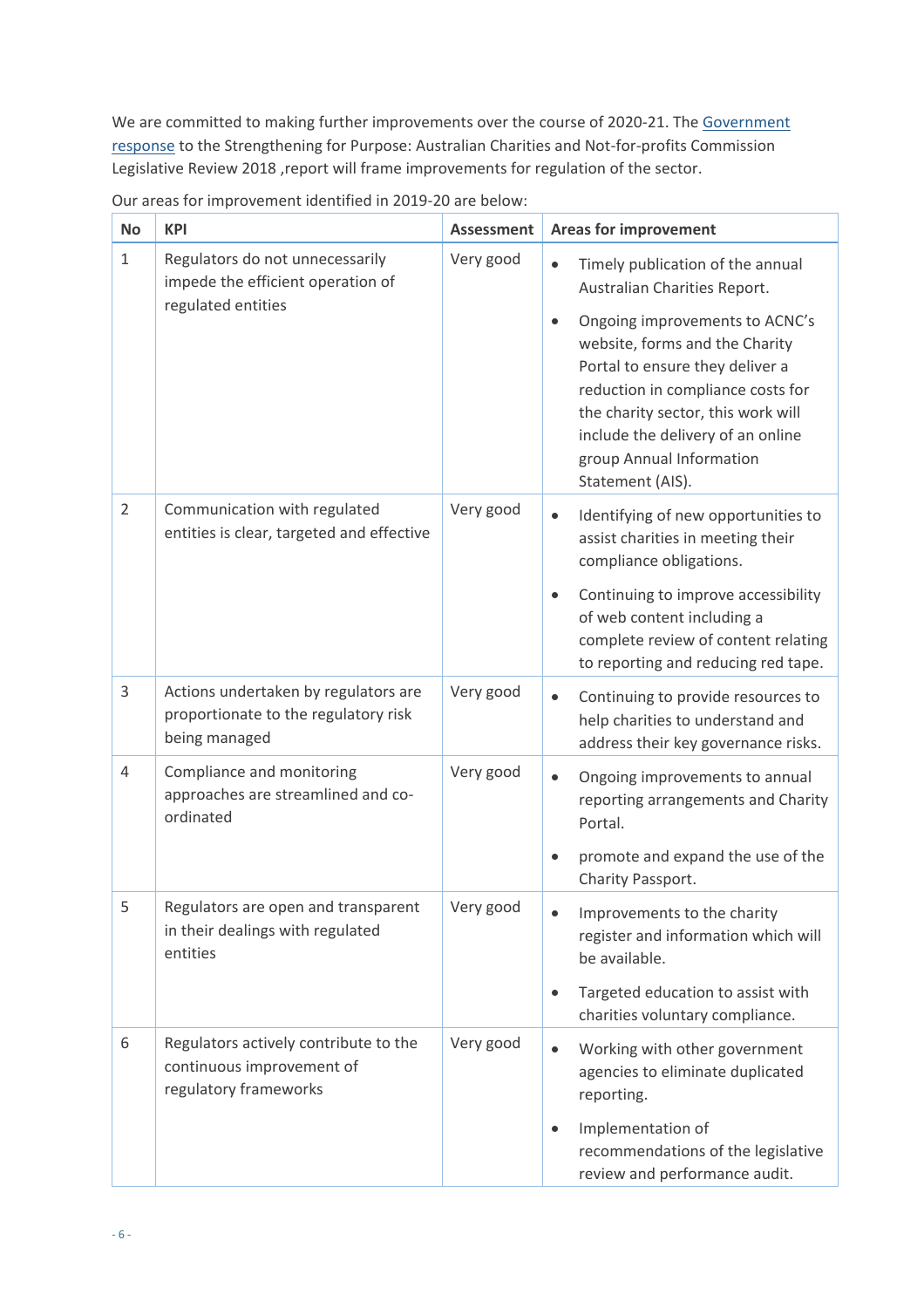| <b>No</b> | <b>KPI</b> | Assessment   Areas for improvement          |
|-----------|------------|---------------------------------------------|
|           |            | Review stakeholder engagement<br>framework. |

Our external stakeholder groups, the Adviser and Sector Forums will provide feedback on our selfassessment. This feedback will be set out in **Appendix B**.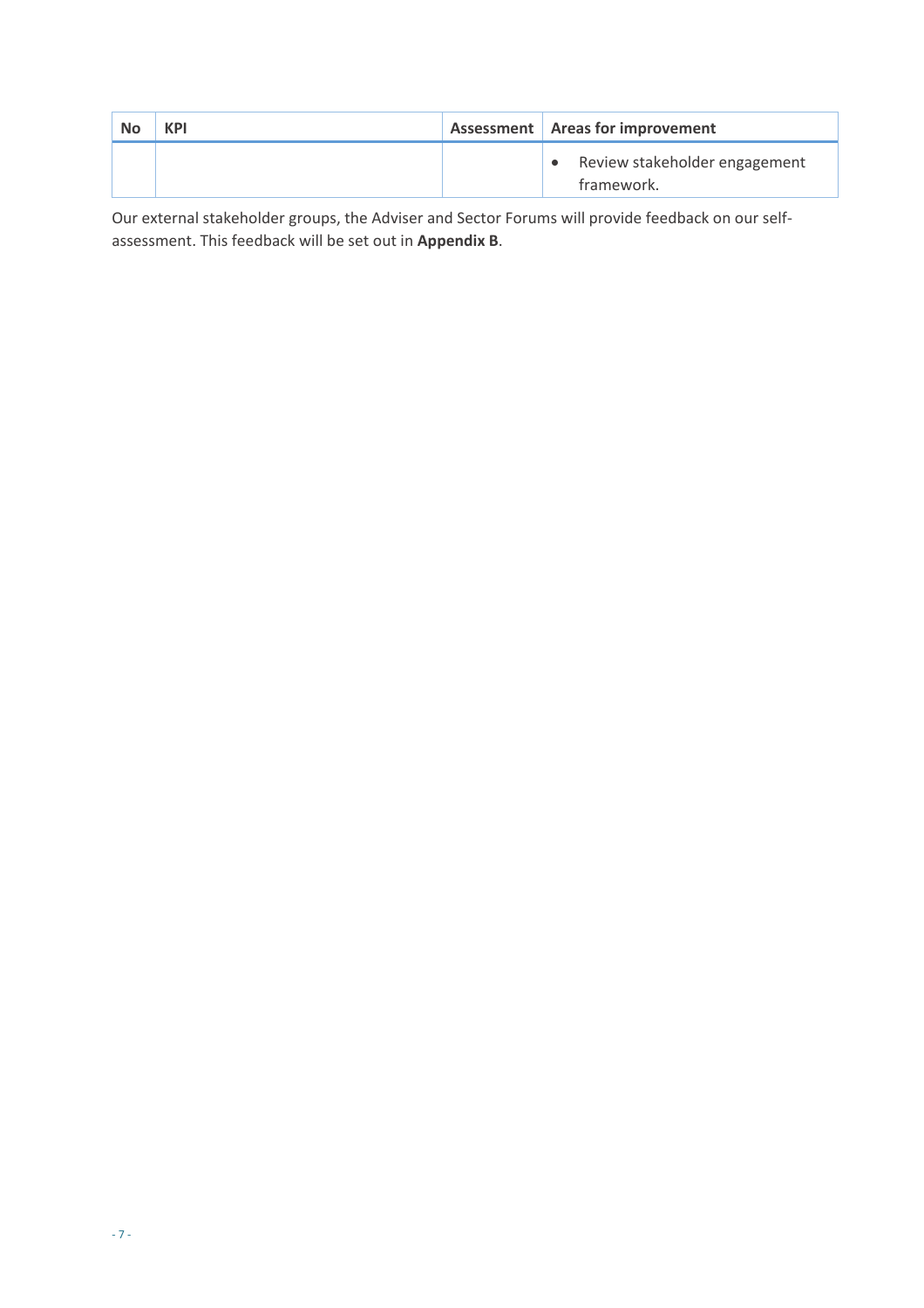## <span id="page-7-0"></span>**Appendix A: KPI self-assessment and analysis**

The measures, evidence and sources are as approved in June 2015 by ACNC, and validated by ACNC consultative mechanism, the Adviser and Sector Forums.

**Evidence**: evidence of performance against each measure.

Source: source of the evidence (Note - where the source is a published policy or procedure, the annual self-assessment will include assessment of ACNC's compliance with the policy or procedure. Where relevant, ACNC will pr narrative regarding quantitative evidence sources).

Results: Performance with respect to each item of evidence has been assessed as met, partially met, or not met (refer to the table below). An analysis of the result, including further detail about performance, is also prov

| Symbol | <b>Performance</b>                                       |
|--------|----------------------------------------------------------|
|        | Target met or exceeded                                   |
|        | Some elements of the target were met, and issues managed |
|        | No or minimal progress was made against the target       |

Overall performance with respect to each KPI was assessed as excellent, very good, good, fair, or poor:

| Assessment                                                       |
|------------------------------------------------------------------|
| Excellent, with no or minor room for improvement                 |
| Very Good, with minor room for improvement                       |
| Good, with some room for improvement                             |
| Fair, with significant room for improvement                      |
| Poor, with numerous significant areas for improvement identified |

For each *source* of evidence, the outputs for the 2019-20 year have been provided; however, these outputs do not in themselves establish performance against the evidence.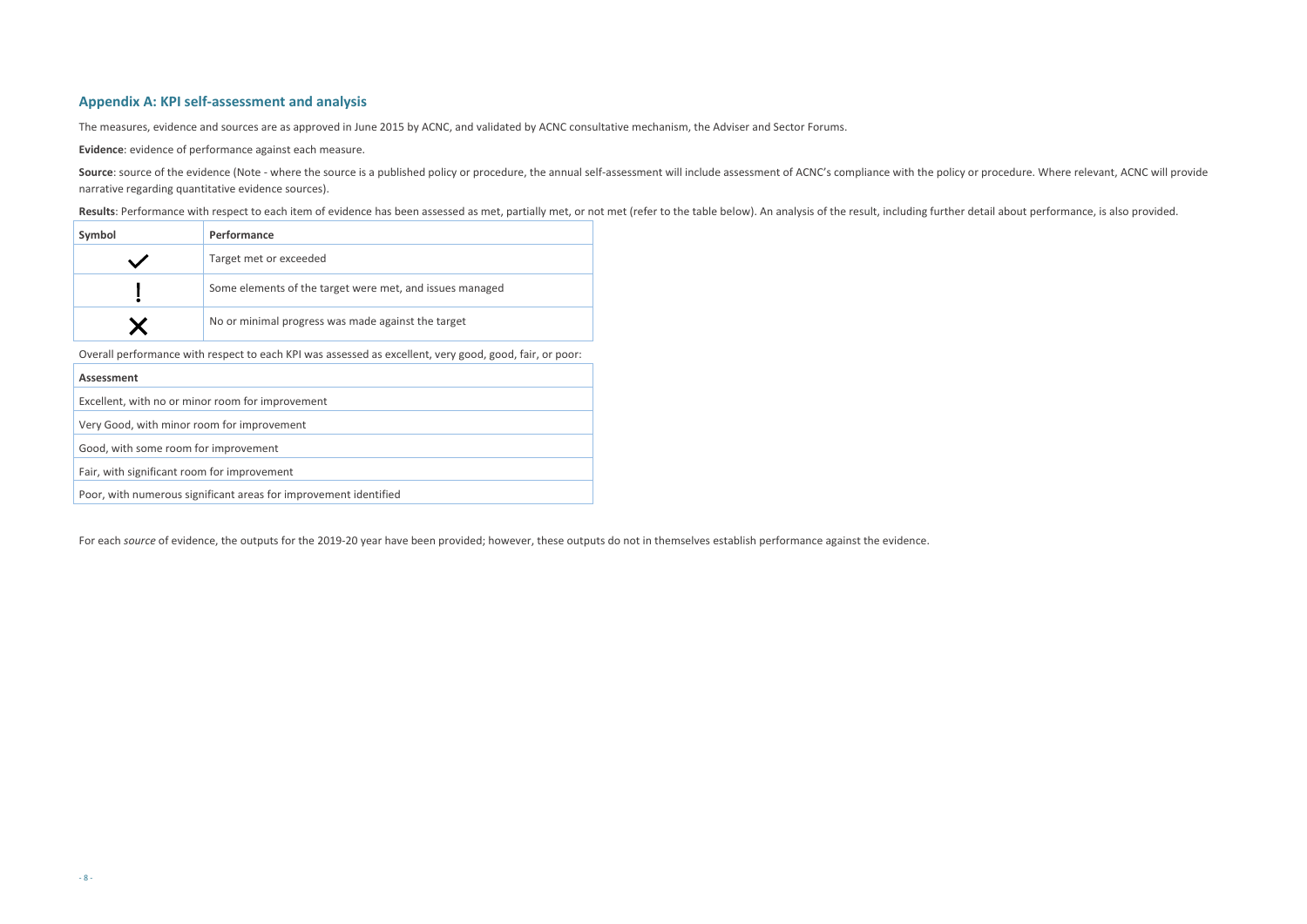#### Charities Report

forms and the Charity Portal to ensure they the charity sector, this work will include the tion Statement (AIS).

agh the Adviser and Sector Forums, with each

itors and lawyers) who provide feedback on

ey also provide feedback on matters of egulation of registered charities.

th stakeholders to ensure a consistent and

or the RPF self-assessment report. This draft

attended 130 meetings with charities, sector

alysis of published AIS data. This current report, rk towards an earlier release of this report;

on data gov.au. Publication of this data enables Interested parties to undertaing their oundertake the datasets on data.gov.au, with ACNC

ess of activities and initiatives to reduce the

reflect current practice and provide greater

|                                                                                                                                                                                                                                |                            |                                                                                                                                                                                       | KPI 1: Regulators do not unnecessarily impede the efficient operation of regulated entities                                                                                                                                                                                                                                                                                                                      |              |                                                                                                                                                                                                                                                                                                                                                                                                                                                                                                                                                                                                                                                                                                                                                                                                                                                                                                                                                                                                                                                                                                                                                                                                                        |
|--------------------------------------------------------------------------------------------------------------------------------------------------------------------------------------------------------------------------------|----------------------------|---------------------------------------------------------------------------------------------------------------------------------------------------------------------------------------|------------------------------------------------------------------------------------------------------------------------------------------------------------------------------------------------------------------------------------------------------------------------------------------------------------------------------------------------------------------------------------------------------------------|--------------|------------------------------------------------------------------------------------------------------------------------------------------------------------------------------------------------------------------------------------------------------------------------------------------------------------------------------------------------------------------------------------------------------------------------------------------------------------------------------------------------------------------------------------------------------------------------------------------------------------------------------------------------------------------------------------------------------------------------------------------------------------------------------------------------------------------------------------------------------------------------------------------------------------------------------------------------------------------------------------------------------------------------------------------------------------------------------------------------------------------------------------------------------------------------------------------------------------------------|
| Self-assessment<br>Very good                                                                                                                                                                                                   |                            | operation of entities through:<br>and Sector Forums<br>reporting arrangements and the Charity Portal<br>both at home and abroad.                                                      | ACNC has demonstrated a commitment to not unnecessarily impede the efficient<br>consultation with sector representatives and key stakeholder through the Adviser<br>utilisation of feedback from charities to drive improvements to the annual<br>publication of the sixth annual Australian Charities Report highlighting the<br>contribution of Australian charities to the Australian economy and communities |              | <b>Areas for</b><br>In 2020-21, ACNC will focus on:<br>improvement<br>timely publication of the annual Australian (<br>$\bullet$<br>ongoing improvements to ACNC's website, f<br>$\bullet$<br>deliver a reduction in compliance costs for t<br>delivery of an online group Annual Informat                                                                                                                                                                                                                                                                                                                                                                                                                                                                                                                                                                                                                                                                                                                                                                                                                                                                                                                             |
| <b>Measures</b><br>Α<br>an understanding of the<br>operating environment<br>of the industry or<br>organisation, or the<br>circumstances of<br>individuals and the<br>current and emerging<br>issues that affect the<br>sector. | Regulators demonstrate 1.1 | <b>Evidence</b><br>Targeted and consistent<br>consultation with the<br>charity sector<br>Information reported by<br>1.2<br>charities to ACNC is<br>analysed and published<br>annually | Source<br>3 meetings of the<br>Sector Forum (formally<br>the Sector User Group)<br>3 meetings of the<br><b>Adviser Forum</b><br>(formally the<br>Professional User<br>Group)<br>23 speaking<br>engagements<br>130 stakeholder<br>meetings<br>2018 Australian<br><b>Charities Report</b><br><b>ACNC</b> datasets<br>published on                                                                                  | $\checkmark$ | <b>Result Analysis</b><br>ACNC engages with charity sector representatives and key stakeholders throu<br>forum meeting three times in 2019-20.<br>The Adviser Forum comprises professional advisers (mainly accountants, audi<br>matters of procedure, new guidance, publications and regulatory positions.<br>The Sector Forum comprises representatives of peak bodies and charities, the<br>procedure, new guidance, publications as well as our interactions with and rea<br>In 2019-20 the Adviser and Sector Forums refreshed the way they interact wit<br>consultative approach; this included a revision of the Charter of each forum.<br>The Adviser and Sector Forums are the approved consultation mechanisms fo<br>report was provided to both groups for input in July 2020.<br>Our Executive and senior leadership team had 23 speaking engagements and<br>representatives and peak bodies in 2019-20.<br>In May 2020 we released the 2018 Australian Charities Report, the annual ana<br>and reports from prior years are available at acnc.gov.au. We continue to wor<br>however, no improvement was noted in 2019-20.<br>We continue to share the data used to create the Australian Charities Report |
| Regulators take actions<br>В<br>to minimise the<br>potential for<br>unintended negative<br>impacts of regulatory<br>activities on regulated<br>entities or affected<br>supplier industries and<br>supply chains.               |                            | Administrative practices<br>1.3<br>are reviewed to identify<br>opportunities to<br>streamline interactions<br>and reduce compliance<br>costs                                          | data.gov.au<br>4 meetings of ACNC<br>Management<br>Committee<br>Review of policy and<br>guidance documents<br>including                                                                                                                                                                                                                                                                                          | $\checkmark$ | interested parties to undertake their own analysis of the data. There are now<br>Registered Charities dataset being the most widely viewed and downloaded.<br>ACNC's Management Committee met 4 times in 2019-20 to review the progre<br>regulatory burden we place on charities.<br>The following Commissioner's Policy Statements were updated in 2019-20 to<br>clarity:<br>Registration<br><b>Decision making</b><br><b>Voluntary revocation</b><br><b>Guidance and education</b>                                                                                                                                                                                                                                                                                                                                                                                                                                                                                                                                                                                                                                                                                                                                   |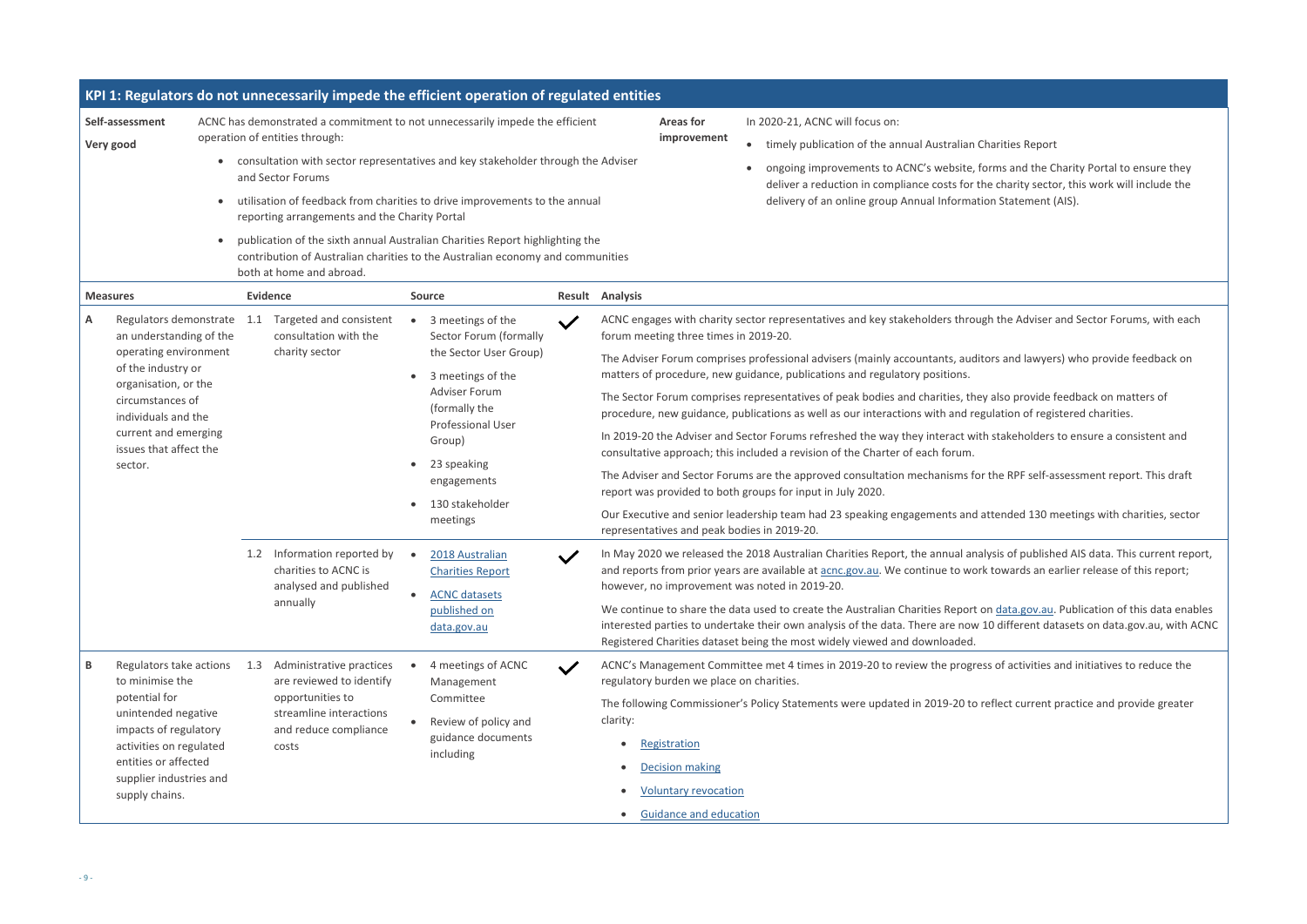|                                                                  |                        |               |                                                                                                        | KPI 1: Regulators do not unnecessarily impede the efficient operation of regulated entities                                                                        |                                                                                                                                                                                                                                                                                                                                                                                                                                                                                                                                                                                                                                  |
|------------------------------------------------------------------|------------------------|---------------|--------------------------------------------------------------------------------------------------------|--------------------------------------------------------------------------------------------------------------------------------------------------------------------|----------------------------------------------------------------------------------------------------------------------------------------------------------------------------------------------------------------------------------------------------------------------------------------------------------------------------------------------------------------------------------------------------------------------------------------------------------------------------------------------------------------------------------------------------------------------------------------------------------------------------------|
|                                                                  |                        |               |                                                                                                        |                                                                                                                                                                    | Group reporting - joint and collective<br>$\bullet$                                                                                                                                                                                                                                                                                                                                                                                                                                                                                                                                                                              |
|                                                                  |                        |               |                                                                                                        |                                                                                                                                                                    | ACNC's approach to internal disputes within charities<br>$\bullet$                                                                                                                                                                                                                                                                                                                                                                                                                                                                                                                                                               |
|                                                                  |                        |               |                                                                                                        |                                                                                                                                                                    | The following operational procedures were also updated in 2019-20:                                                                                                                                                                                                                                                                                                                                                                                                                                                                                                                                                               |
|                                                                  |                        |               |                                                                                                        |                                                                                                                                                                    | <b>Protected ACNC information</b><br>$\bullet$                                                                                                                                                                                                                                                                                                                                                                                                                                                                                                                                                                                   |
|                                                                  |                        |               |                                                                                                        |                                                                                                                                                                    | Staff use of social media<br>$\bullet$                                                                                                                                                                                                                                                                                                                                                                                                                                                                                                                                                                                           |
|                                                                  |                        |               |                                                                                                        |                                                                                                                                                                    | During the second half of 2019-20, the ACNC recognised that many charities wer<br>respond to the bushfire crisis and an extension to AIS submission dates was gran<br>2020. Following shortly afterwards, the ACNC recognised that many charities we<br>reports due to the COVID-19 Pandemic, and a blanket extension was granted to                                                                                                                                                                                                                                                                                             |
|                                                                  |                        |               |                                                                                                        |                                                                                                                                                                    | The ACNC also recognised that some charities would be able to help with the cor<br>called upon to do so by the Government. As this important work may have implie<br>obligations under the ACNC Act, other legislation including state legislation and i                                                                                                                                                                                                                                                                                                                                                                         |
|                                                                  |                        |               |                                                                                                        |                                                                                                                                                                    | In recognition of the unique challenges brought about by COVID-19, the ACNC Co<br>investigate certain breaches of the Governance Standards and the External Cond<br>25 September 2020.                                                                                                                                                                                                                                                                                                                                                                                                                                           |
|                                                                  |                        |               |                                                                                                        |                                                                                                                                                                    | A full summary of the ACNC's response to charity operations and COVID-19 can b                                                                                                                                                                                                                                                                                                                                                                                                                                                                                                                                                   |
| $\mathsf C$<br>continuous                                        | Regulators implement   | $1.4^{\circ}$ | Documented processes<br>for collecting and acting<br>on feedback from<br>charities                     | <b>Complaints and</b><br>compliments about<br><b>ACNC</b><br><b>Complaints about</b><br>registered charities<br><b>ACNC Stakeholder</b><br>engagement<br>framework | ACNC's policies addressing complaints and compliments about ACNC, complaints<br>engagement framework are all published on acnc.gov.au.                                                                                                                                                                                                                                                                                                                                                                                                                                                                                           |
|                                                                  | improvement strategies |               |                                                                                                        |                                                                                                                                                                    | In 2019-20 we received 528 complaints and 114 compliments.                                                                                                                                                                                                                                                                                                                                                                                                                                                                                                                                                                       |
| to reduce the costs of<br>compliance for those<br>they regulate. |                        |               |                                                                                                        |                                                                                                                                                                    | In 2019-20 the ACNC experienced unprecedented demand for its services. During<br>charities experienced a sudden influx of donations and increased demand for the<br>portal also experienced a spike in queries from the community. The traffic to our<br>from the same period in 2019. Meeting the needs of communities impacted by d<br>for charities, but donors also seek confidence that their contributions are helping<br>with charities to ensure robust governance arrangements are embedded in their<br>respond during times of disaster. The ACNC will continue to support good charity<br>over the life of this plan. |
|                                                                  |                        | 1.5           | The online Annual                                                                                      | Online survey available                                                                                                                                            | All authorised persons submitting annual reports to ACNC are sent an online cust<br>$\checkmark$                                                                                                                                                                                                                                                                                                                                                                                                                                                                                                                                 |
|                                                                  |                        |               | <b>Information Statement</b><br>(AIS) reporting includes<br>an opportunity for<br>charities to provide | throughout 2019-20                                                                                                                                                 | As at 30 June 2020 we received 1,279 responses relating to 2019 AIS submissions<br>AIS submissions at the same time last year.                                                                                                                                                                                                                                                                                                                                                                                                                                                                                                   |
|                                                                  |                        |               |                                                                                                        |                                                                                                                                                                    | An analysis of these responses found:                                                                                                                                                                                                                                                                                                                                                                                                                                                                                                                                                                                            |
|                                                                  |                        |               | feedback                                                                                               |                                                                                                                                                                    | 61% of respondents said it took them between 30 minutes and two hour<br>$\bullet$                                                                                                                                                                                                                                                                                                                                                                                                                                                                                                                                                |
|                                                                  |                        |               |                                                                                                        |                                                                                                                                                                    | just over 65% of respondents felt it was easy or very easy to provide the<br>$\bullet$                                                                                                                                                                                                                                                                                                                                                                                                                                                                                                                                           |
|                                                                  |                        |               |                                                                                                        |                                                                                                                                                                    | 53% of respondents said they didn't have trouble answering any of the c<br>$\bullet$                                                                                                                                                                                                                                                                                                                                                                                                                                                                                                                                             |
|                                                                  |                        |               |                                                                                                        | almost 80% said they did not phone our advice line/contact centre for he<br>contact, 46% said they were confused about a question, while 50% said t                |                                                                                                                                                                                                                                                                                                                                                                                                                                                                                                                                                                                                                                  |

re directly involved with helping communities nted to bushfire affected charities to May ere likely to experience issues submitting 2019 August 2020.

mmunity response to COVID-19 and would be ications for a charity's compliance with certain its responsibilities to its members and donors.

Iommissioner decided that the ACNC will not duct Standards that occur from 25 March until

be found on out [website.](https://www.acnc.gov.au/node/5781959)

s about charities and our stakeholder

Ig the 2019-2020 bushfire season some eir services. The ACNC's website and charity site for January 2020 increased by 240% fisasters, including bushfires, is a key priority ig those in need. Accordingly, the ACNC works operations to help them to quickly adapt and y governance through guidance and support

Altomer experience survey.

is, we had received 1,750 responses for 2018

rs to complete their AIS

financial information required

compulsory questions in the AIS

elp during the process, of those that did make they had issues logging into the Charity Portal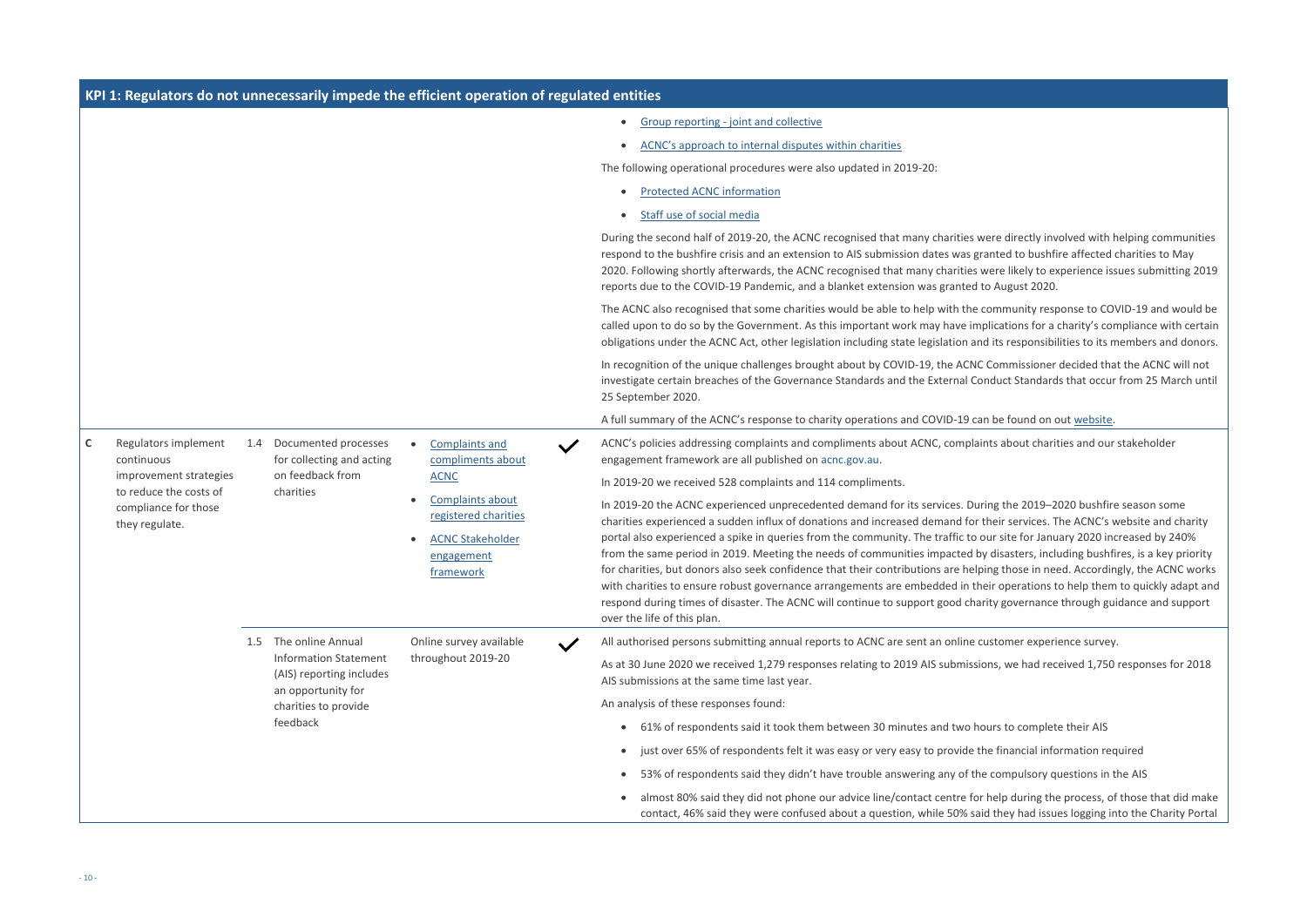that did, 85% found it easy to use  $e$  helpful and useful and 91% liked the layout

, including delivery of an online group AIS

sed overall satisfaction with the registration

directorate to continually improve the service

| KPI 1: Regulators do not unnecessarily impede the efficient operation of regulated entities |                                 |                                                                |                                                               |                                                                                                                                                          |
|---------------------------------------------------------------------------------------------|---------------------------------|----------------------------------------------------------------|---------------------------------------------------------------|----------------------------------------------------------------------------------------------------------------------------------------------------------|
|                                                                                             |                                 |                                                                |                                                               | 70% said they referred to ACNC guidance during the process, of those tl<br>$\bullet$                                                                     |
|                                                                                             |                                 |                                                                |                                                               | 91% of respondents found the help text/tool tips in the form itself were<br>and appearance of the 2019 form                                              |
|                                                                                             |                                 |                                                                |                                                               | These responses will be used to drive future improvements to annual reporting<br>replacing existing spreadsheet solution.                                |
|                                                                                             | The registration process<br>1.6 |                                                                | Online survey available<br>$\checkmark$<br>throughout 2019-20 | All registration applicants are sent an online customer experience survey.                                                                               |
|                                                                                             |                                 | includes opportunities<br>for charities to provide<br>feedback |                                                               | As at 30 June 2020 we received 471 responses, 93% of these responses expresse<br>experience.                                                             |
|                                                                                             |                                 |                                                                |                                                               | Feedback from the surveys are analysed and discussed within the registration d<br>we provide for example through staff training or process improvements. |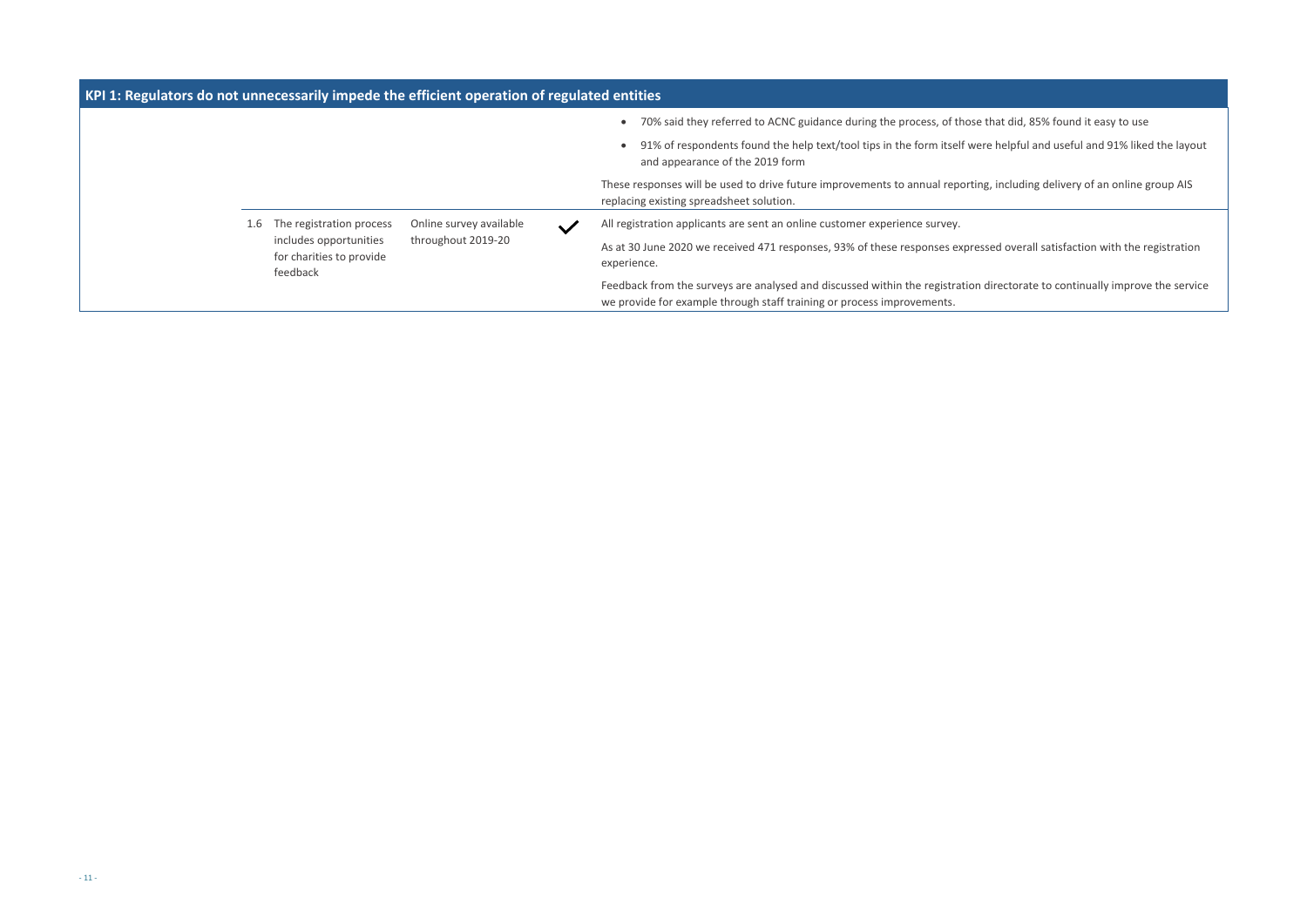rities in meeting their compliance obligations htent including a complete review of content

t charities in understanding and fulfilling their s on **acnc.gov.au and in 2019-20** these included:

IC website for all governance resources

elp charities manage financial abuse,

reness week and focused on issues of fraud and

*Requirements of registered charities in the* 

w ACNC investigates charities. It explained the as how we respond to public concerns and the

inar was aimed at helping charities that had hfire-related relief efforts, or who were working ned some of the risks and issues that these. uggestions on ways to address these risks.

the ATO provided an overview of the Federal I NFP sectors, and covered issues of charity

istered charities and subscribers which replaced

to key content as well as instructions on how to

of Australia's RSLs, these episodes aim to lay activities and obligations to ACNC. In the two

|   | Self-assessment: Very good                                                        | KPI 2: Communication with regulated entities is clear, targeted and effective | ACNC maintained effective communication with regulated entities by:                                                                                    | In 2020-21, ACNC will focus on:<br><b>Areas for</b>                |                                                                                                                                                                                                                                                                                                 |
|---|-----------------------------------------------------------------------------------|-------------------------------------------------------------------------------|--------------------------------------------------------------------------------------------------------------------------------------------------------|--------------------------------------------------------------------|-------------------------------------------------------------------------------------------------------------------------------------------------------------------------------------------------------------------------------------------------------------------------------------------------|
|   |                                                                                   | $\bullet$                                                                     | participating in over 150 meetings with the charity sector                                                                                             | improvement<br>identifying of new opportunities to assist charitie |                                                                                                                                                                                                                                                                                                 |
|   |                                                                                   | podcasts                                                                      | offering a broad range of information through publications, webinars and                                                                               |                                                                    | continuing to improve accessibility of web conter<br>relating to reporting and reducing red tape.                                                                                                                                                                                               |
|   |                                                                                   | decisions when objections are raised.                                         | providing transparency in all decision making including supplying reasons for<br>unfavourable regulatory decisions and providing independent review of |                                                                    |                                                                                                                                                                                                                                                                                                 |
|   | <b>Measures</b>                                                                   | <b>Evidence</b>                                                               | Source                                                                                                                                                 |                                                                    | Result Analysis                                                                                                                                                                                                                                                                                 |
| A | Regulators provide<br>guidance and                                                | Regulatory obligation of<br>2.1<br>charities is explained                     | Guidance was provided to<br>charities through:                                                                                                         | $\checkmark$                                                       | ACNC continues to refine and improve the way we deliver information to assist ch<br>regulatory obligations. We offer charities a wide range of educational materials or                                                                                                                         |
|   | information that is up<br>to date, clear,                                         | through plain language,<br>guidance and education                             | publications<br>$\bullet$                                                                                                                              |                                                                    | establishment of the Governance Hub, a single point of access on ACNC w                                                                                                                                                                                                                         |
|   | accessible and concise<br>through media<br>appropriate to the<br>target audience. |                                                                               | webinars<br>$\bullet$<br>podcasts<br>$\bullet$                                                                                                         |                                                                    | publication of the Governance Toolkit, a collection of resources that help<br>$\bullet$                                                                                                                                                                                                         |
|   |                                                                                   |                                                                               |                                                                                                                                                        |                                                                    | cybersecurity, working with partners, and safeguarding vulnerable people                                                                                                                                                                                                                        |
|   |                                                                                   |                                                                               |                                                                                                                                                        | webinars including:<br>$\bullet$                                   |                                                                                                                                                                                                                                                                                                 |
|   |                                                                                   |                                                                               |                                                                                                                                                        |                                                                    | Charity Fraud Awareness - this tied in with Charity Fraud Awarene<br>$\circlearrowright$<br>how to prevent it.                                                                                                                                                                                  |
|   |                                                                                   |                                                                               |                                                                                                                                                        |                                                                    | Reporting to ACNC - this provided an overview of the reporting re<br>$\circ$<br>lead-up to the due date for the AIS.                                                                                                                                                                            |
|   |                                                                                   |                                                                               |                                                                                                                                                        |                                                                    | How ACNC investigates charities - this webinar focused on how A<br>$\circlearrowright$<br>processes that we undertake when looking at charities, as well as<br>compliance actions we can pursue.                                                                                                |
|   |                                                                                   |                                                                               |                                                                                                                                                        |                                                                    | Charities and the bushfire disaster response - this special webinar<br>$\circ$<br>received an influx of donations or funding to help conduct bushfir<br>in areas affected by the recent Australian bushfires. We examined<br>charities may have encountered, as well as offering practical sugg |
|   |                                                                                   |                                                                               |                                                                                                                                                        |                                                                    | Charities, ACNC and COVID-19 - this special joint webinar with the<br>$\circlearrowright$<br>Government's recently announced support for the charity and NF<br>regulation in a time impacted by COVID-19.                                                                                       |
|   |                                                                                   |                                                                               |                                                                                                                                                        |                                                                    | launch of a new monthly e-newsletter, The Charitable Purpose, for registe<br>$\bullet$<br>the fortnightly Commissioner's Column and ACNC Quarterly                                                                                                                                              |
|   |                                                                                   |                                                                               |                                                                                                                                                        |                                                                    | newly registered charities receive a welcome email that includes links to k<br>subscribe to the monthly e-newsletter                                                                                                                                                                            |
|   |                                                                                   |                                                                               |                                                                                                                                                        |                                                                    | publication of a series of four podcast episodes focused on the needs of A<br>educate Australia's RSLs on a range of topics relevant to their day-to-day a<br>months since publishing the episodes, we have seen 1,100 downloads                                                                |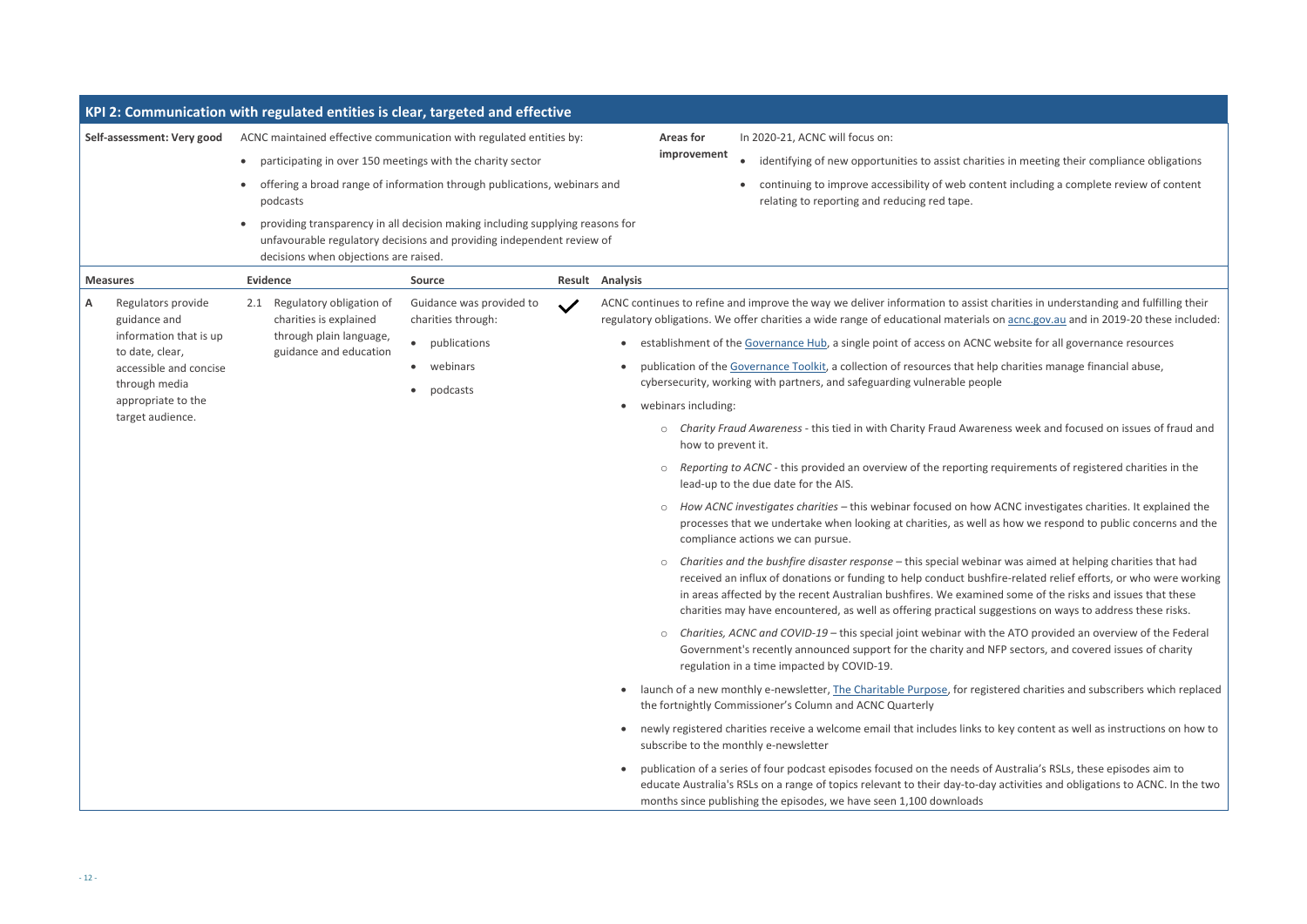*i* obligations, during the bushfires, our tions with regards donations and governance

o house up-to-date guidance for charities during

Guidelines Version 2.0.

ons and to meet some legal requirements, there ently in the process of reviewing information

narities and the public on how we understand 'common law'), parliament (legislation) and any

comment.

takeholders on the ACNC`s draft guidance on the e. Following publication of the guidance, established for the specific purpose of providing

exceeding the service standard of 90%. ACNC

were communicated to the applicant.

was where charities had failed to provide

I ACNC decisions and request an internal review. n organisation as a charity. We also received 13

disallowed, the reasons for the decision were

|   |                                                                                                                                                                                                 |                                         |                                                                                                                                        | KPI 2: Communication with regulated entities is clear, targeted and effective                         |              |                                                                                                                                                                                                                                                                                                                                           |
|---|-------------------------------------------------------------------------------------------------------------------------------------------------------------------------------------------------|-----------------------------------------|----------------------------------------------------------------------------------------------------------------------------------------|-------------------------------------------------------------------------------------------------------|--------------|-------------------------------------------------------------------------------------------------------------------------------------------------------------------------------------------------------------------------------------------------------------------------------------------------------------------------------------------|
|   |                                                                                                                                                                                                 |                                         |                                                                                                                                        |                                                                                                       |              | provision of information to help the general public understand charity obligat<br>Commissioner, was interviewed numerous times about charity obligations wit                                                                                                                                                                              |
|   |                                                                                                                                                                                                 |                                         |                                                                                                                                        |                                                                                                       |              | creation of Charity operations and COVID-19 page on ACNC website to house<br>the pandemic crisis.                                                                                                                                                                                                                                         |
|   |                                                                                                                                                                                                 |                                         | 2.2 Compliance with the                                                                                                                | Accessibility of content on                                                                           |              | Our website and charity register are compliant with Web Content Accessibility Guideli                                                                                                                                                                                                                                                     |
|   |                                                                                                                                                                                                 |                                         | <b>Australian Government</b><br>accessibility guidelines                                                                               | acnc.gov.au                                                                                           |              | We provide content in HTML format whenever possible, but for technical reasons and<br>may be content that is only available in PDF or as other file types. We are currently in<br>relating to our work on reducing red tape to ensure compliance with these guidelines.                                                                   |
|   |                                                                                                                                                                                                 | 2.3                                     | Drafts of Commissioner's<br>Interpretation<br>Statements are provided                                                                  | Commissioner's<br><b>Interpretation Statements</b>                                                    |              | Our Commissioner's Interpretation Statements are developed to help guide charities and<br>the law that applies to charities, including to explain the law made by judges ('commo<br>other legal issues.                                                                                                                                   |
|   |                                                                                                                                                                                                 |                                         | for public comment                                                                                                                     |                                                                                                       |              | In 2019-20 ACNC did not release any draft interpretation statements for public comme                                                                                                                                                                                                                                                      |
| B | Regulators consider the                                                                                                                                                                         | 2.4 See 1.1, 1.2, 1.4, 6.1, 6.2 and 6.3 |                                                                                                                                        |                                                                                                       |              | See 1.1, 1.2, 1.4, 6.1, 6.2 and 6.3                                                                                                                                                                                                                                                                                                       |
|   | impact on regulated<br>entities and engage<br>with industry groups<br>and representatives of<br>the affected<br>stakeholders before<br>changing policies,<br>practices or service<br>standards. |                                         |                                                                                                                                        |                                                                                                       |              | A further example of this work is the consultation the ACNC undertook with stakehold<br>External Conduct Standards prior to publication to ensure it was fit for purpose. Folloy<br>targeted presentations were delivered to impacted charities via head bodies establish<br>administrative support to charitable and religious entities. |
| C | Regulators' decisions<br>and advice are provided<br>in a timely manner,<br>clearly articulating<br>expectations and the<br>underlying reasons for                                               | 2.5                                     | Percentage of<br>applications for charity<br>registration are<br>determined within 15<br>business days of<br>receiving all information | 90% of registrations<br>were determined<br>within 15 business days<br>of receiving all<br>information | $\checkmark$ | 95% of all registration applications were determined within 15 business days, exceedi<br>processed 5,554 applications for registration in 2019-20.                                                                                                                                                                                        |
|   | decisions.                                                                                                                                                                                      | 2.6                                     | Refused applications for                                                                                                               | All refused applications                                                                              |              | 136 registration applications were refused, in all cases reasons for the decision were c                                                                                                                                                                                                                                                  |
|   |                                                                                                                                                                                                 |                                         | registration or remission<br>of penalties are<br>accompanied by a                                                                      | were provided a<br>statement of reason<br>for decision                                                |              | The most common reasons for refusal, accounting for over 80% of all refusals, was wh<br>enough information to the ACNC to enable registration.                                                                                                                                                                                            |
|   |                                                                                                                                                                                                 |                                         | statement of reason for                                                                                                                | No penalties were                                                                                     |              | ACNC did not issue any penalties to charities in 2019-20.                                                                                                                                                                                                                                                                                 |
|   |                                                                                                                                                                                                 |                                         | decision.                                                                                                                              | issued to charities in<br>2019-20.                                                                    |              |                                                                                                                                                                                                                                                                                                                                           |
|   |                                                                                                                                                                                                 | 2.7                                     | All objections are<br>determined by an<br>independent case officer                                                                     | All internal reviews<br>were determined by an<br>independent case                                     |              | Under the ACNC Act, a charity or its responsible persons may object to certain ACNC of<br>In 2019-20 the ACNC received 8 objections relating to our refusal to register an organi<br>objections to decisions made to revoke a registration.                                                                                               |
|   |                                                                                                                                                                                                 |                                         | and if disallowed are                                                                                                                  | officer and, if<br>disallowed, reasons for                                                            |              | In all cases, objections were determined by an independent case officer, and if disallot<br>provided to the applicant.                                                                                                                                                                                                                    |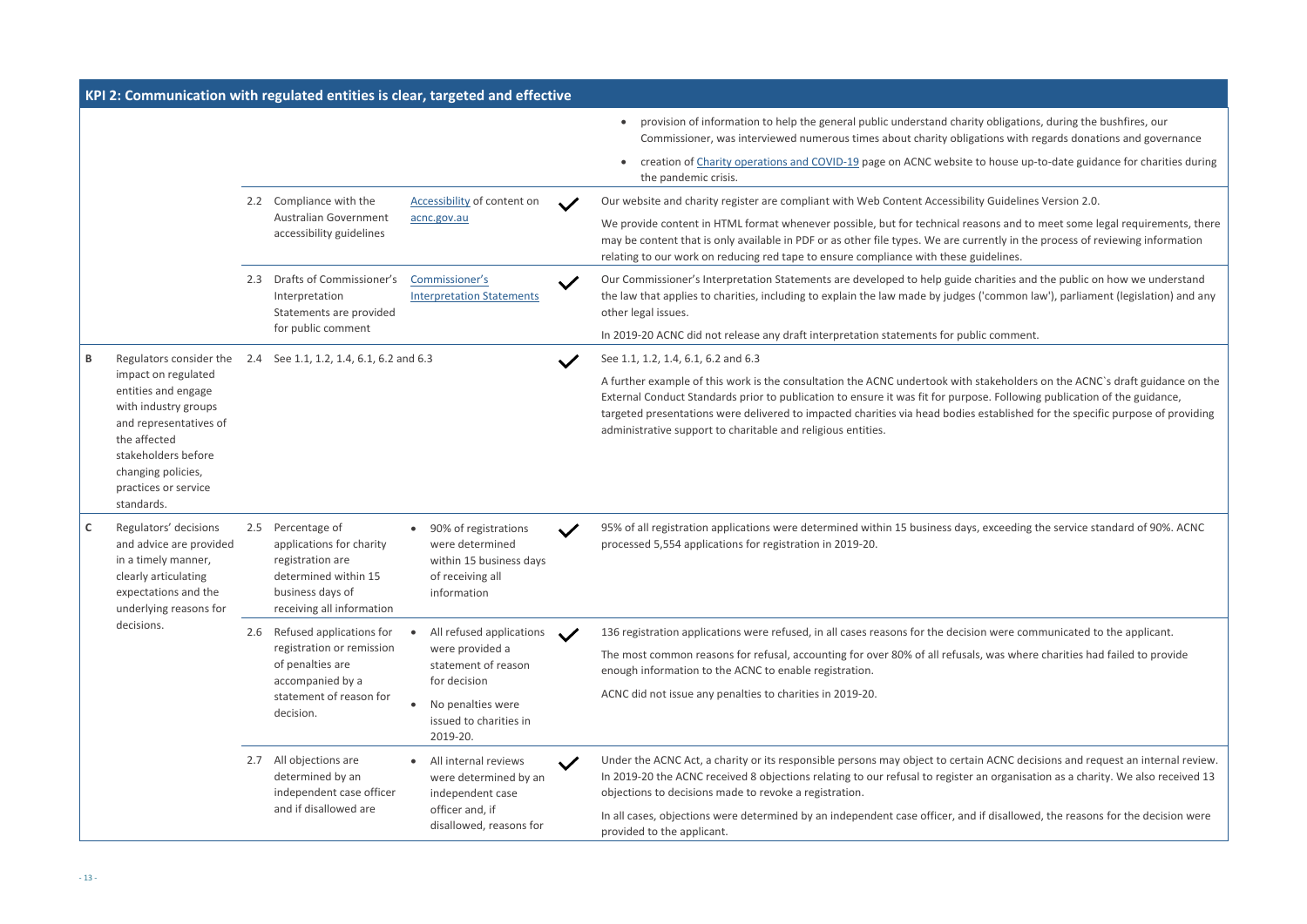ocedures, consistent with the ACNC's

e at **acnc.gov.au/about/corporate-**

**nent: Decision-making, which sets out how the** mote consistency in decisions and to inform the surance processes in relation to our decisions. To s Legal Counsel as required.

|   | KPI 2: Communication with regulated entities is clear, targeted and effective |                         |                                                |  |                                                                                                                   |              |                                                                                                                                                                                                                                                                                                                                     |  |  |  |  |
|---|-------------------------------------------------------------------------------|-------------------------|------------------------------------------------|--|-------------------------------------------------------------------------------------------------------------------|--------------|-------------------------------------------------------------------------------------------------------------------------------------------------------------------------------------------------------------------------------------------------------------------------------------------------------------------------------------|--|--|--|--|
|   |                                                                               |                         | accompanied by reasons<br>for decision.        |  | decisions were<br>provided to the<br>applicant.                                                                   |              |                                                                                                                                                                                                                                                                                                                                     |  |  |  |  |
| D | Regulators' advice is<br>consistent and supports                              | 2.8                     | Staff make decisions<br>according to published |  | Corporate policies and<br>procedures                                                                              | $\checkmark$ | ACNC staff make decisions according to published policies and operational pro-<br>overarching Regulatory Approach Statement and Policy Framework.                                                                                                                                                                                   |  |  |  |  |
|   | predictable outcomes                                                          | policies and procedures |                                                |  | The Commissioner's policy statements are all available publicly on our website<br>information/corporate-policies. |              |                                                                                                                                                                                                                                                                                                                                     |  |  |  |  |
|   |                                                                               |                         |                                                |  |                                                                                                                   |              | Included in this suite of policy statements is the Commissioner's Policy Statements<br>ACNC will make decisions in order to ensure high quality decision-making, pror<br>public about how the ACNC makes decisions. The ACNC undertakes quality assi<br>ensure consistency, ACNC administrative decision makers consult with ACNC's |  |  |  |  |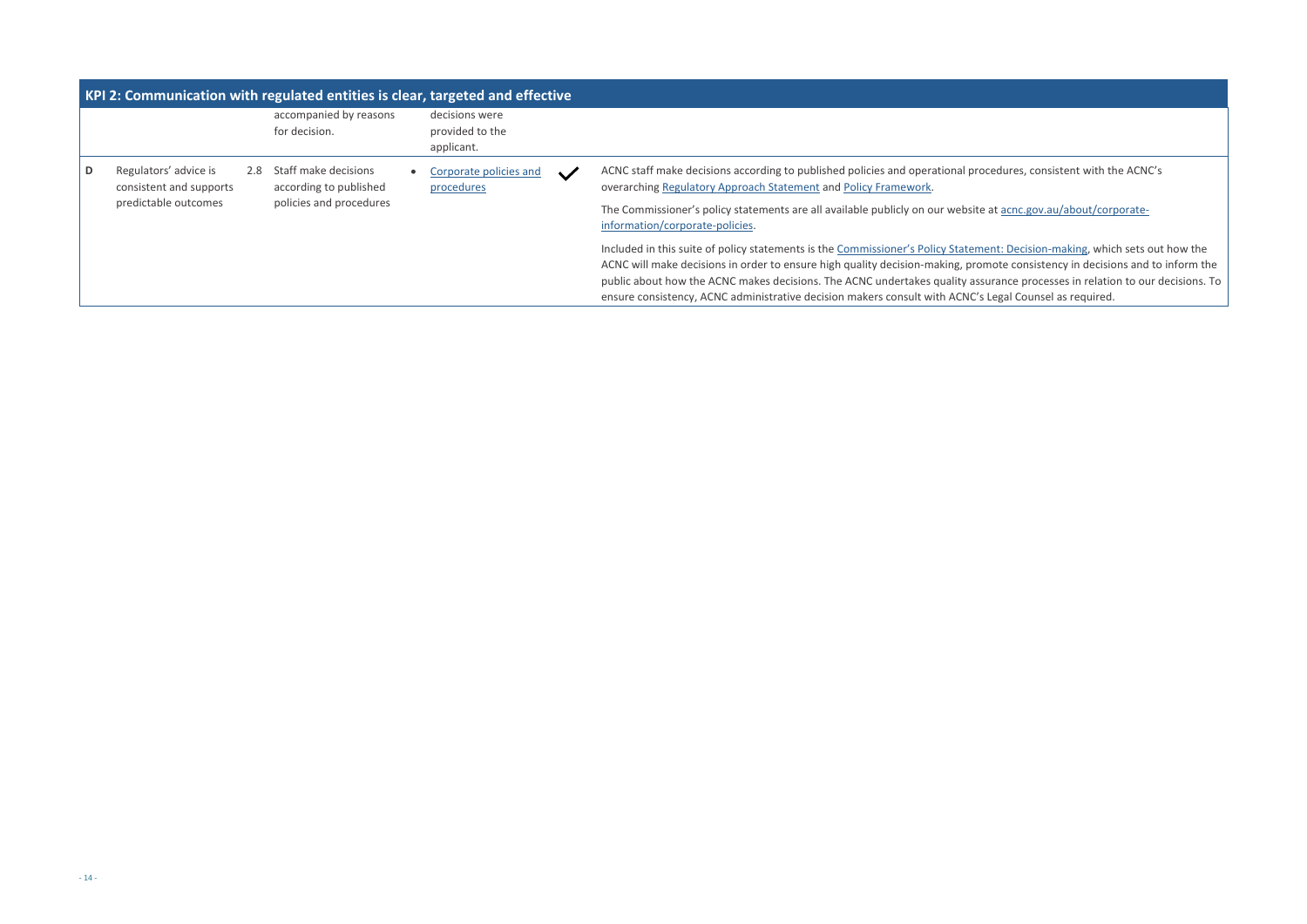ties to understand and address their key

the [ACNC Regulatory approach statement.](https://www.acnc.gov.au/raise-concern/regulating-charities/regulatory-approach-statement) This 1-compliance, while dealing with cases of serious

will address these matters through the poligations and may also suggest process or ed 53 charities with regulatory advice.

e charity is significant matters in the responsible persons are willing t or enforceable undertaking. These action plans In 2019-20 the ACNC entered into 11

ch statement, and sets out our general approach

stered charities

owers and how we will use them, and

C Register in relation to the use of enforcement

r 2018. The revie[w](https://www.acnc.gov.au/raise-concern/regulating-charities/regulatory-approach-statement) identified minor changes next review of this document is scheduled to be

|                                                                                                                                                                                                                                                                                                                          |         |     |                                                                     | KPI 3: Actions undertaken by regulators are proportionate to the regulatory risk being managed                                                                                                                                        |        |                                 |                                                                                                              |                                                                                                                                                                                                                                                                       |
|--------------------------------------------------------------------------------------------------------------------------------------------------------------------------------------------------------------------------------------------------------------------------------------------------------------------------|---------|-----|---------------------------------------------------------------------|---------------------------------------------------------------------------------------------------------------------------------------------------------------------------------------------------------------------------------------|--------|---------------------------------|--------------------------------------------------------------------------------------------------------------|-----------------------------------------------------------------------------------------------------------------------------------------------------------------------------------------------------------------------------------------------------------------------|
| Self-assessment: Very good                                                                                                                                                                                                                                                                                               |         |     | managed as demonstrated by:<br>identified.                          | Actions undertaken by ACNC are proportionate to the regulatory risk being<br>publication of our risk-based regulatory framework and associated policies<br>ensuring our compliance activities are proportionate to the non-compliance |        | <b>Areas for</b><br>improvement | In 2020-21, ACNC will focus on:<br>continuing to provide resources to help charities to<br>governance risks. |                                                                                                                                                                                                                                                                       |
| <b>Measures</b>                                                                                                                                                                                                                                                                                                          |         |     | Evidence                                                            | Source                                                                                                                                                                                                                                | Result | Analysis                        |                                                                                                              |                                                                                                                                                                                                                                                                       |
| A<br>Regulators apply a risk<br>based proportionate<br>approach to compliance                                                                                                                                                                                                                                            |         | 3.1 | Regulatory approach is<br>risk based and<br>proportionate           | <b>ACNC Regulatory approach</b><br>statement                                                                                                                                                                                          |        |                                 | misconduct quickly and firmly.                                                                               | ACNC applies a risk-based approach to its compliance activities as outlined in the AC<br>approach provides charities with opportunities to address minor issues on non-comp                                                                                           |
| obligations,<br>engagement and<br>regulatory enforcement                                                                                                                                                                                                                                                                 |         |     |                                                                     |                                                                                                                                                                                                                                       |        |                                 |                                                                                                              | When we identify charities at risk of breaching the ACNC Act or Regulation, we will a<br>provision of targeted regulatory advice. This advice reminds charities of their obligat<br>policy change to prevent future non-compliance. In 2019-20 the ACNC provided 53 o |
|                                                                                                                                                                                                                                                                                                                          | actions |     |                                                                     |                                                                                                                                                                                                                                       |        |                                 | compliance agreements.                                                                                       | Where a charity has significant matters of non-compliance and the ACNC determine<br>and able to address these matters, we may enter into a compliance agreement or er<br>are monitored by the ACNC to ensure charities implement the agreed actions. In 201           |
|                                                                                                                                                                                                                                                                                                                          |         |     | 3.2 Risk based compliance<br>and enforcement policy<br>is published | <b>Compliance policy</b><br>statement: Compliance and<br>enforcement                                                                                                                                                                  |        |                                 | to regulating charities.                                                                                     | This Commissioner's policy statement supplements ACNC's regulatory approach stat                                                                                                                                                                                      |
|                                                                                                                                                                                                                                                                                                                          |         |     |                                                                     |                                                                                                                                                                                                                                       |        |                                 | The policy statement sets out:                                                                               |                                                                                                                                                                                                                                                                       |
|                                                                                                                                                                                                                                                                                                                          |         |     |                                                                     |                                                                                                                                                                                                                                       |        |                                 |                                                                                                              | the principles we adopt when addressing compliance concerns about registered                                                                                                                                                                                          |
|                                                                                                                                                                                                                                                                                                                          |         |     |                                                                     |                                                                                                                                                                                                                                       |        |                                 |                                                                                                              | our general approach to carrying out our compliance and enforcement activities                                                                                                                                                                                        |
|                                                                                                                                                                                                                                                                                                                          |         |     |                                                                     |                                                                                                                                                                                                                                       |        |                                 |                                                                                                              | ACNC's information gathering, monitoring, enforcement and revocation powers                                                                                                                                                                                           |
|                                                                                                                                                                                                                                                                                                                          |         |     |                                                                     |                                                                                                                                                                                                                                       |        | $\bullet$<br>powers.            |                                                                                                              | ACNC's policy on the removal or withholding of information from the ACNC Regi                                                                                                                                                                                         |
| Regulators' preferred<br>В<br>approach to regulatory<br>risk is regularly<br>reassessed. Strategies,<br>activities and<br>enforcement actions<br>are amended to reflect<br>changing priorities that<br>results from new and<br>evolving regulatory<br>threats, without<br>diminishing regulatory<br>certainty or impact. |         | 3.3 | Regulatory approach is<br>reviewed every three<br>years             | <b>ACNC Regulatory approach</b><br>statement                                                                                                                                                                                          |        |                                 | completed in the 2020 calendar year.                                                                         | ACNC Regulatory approach statement was reviewed and updated in December 2018<br>only, with the Statement remaining current, relevant and fit-for-purpose. The next r                                                                                                  |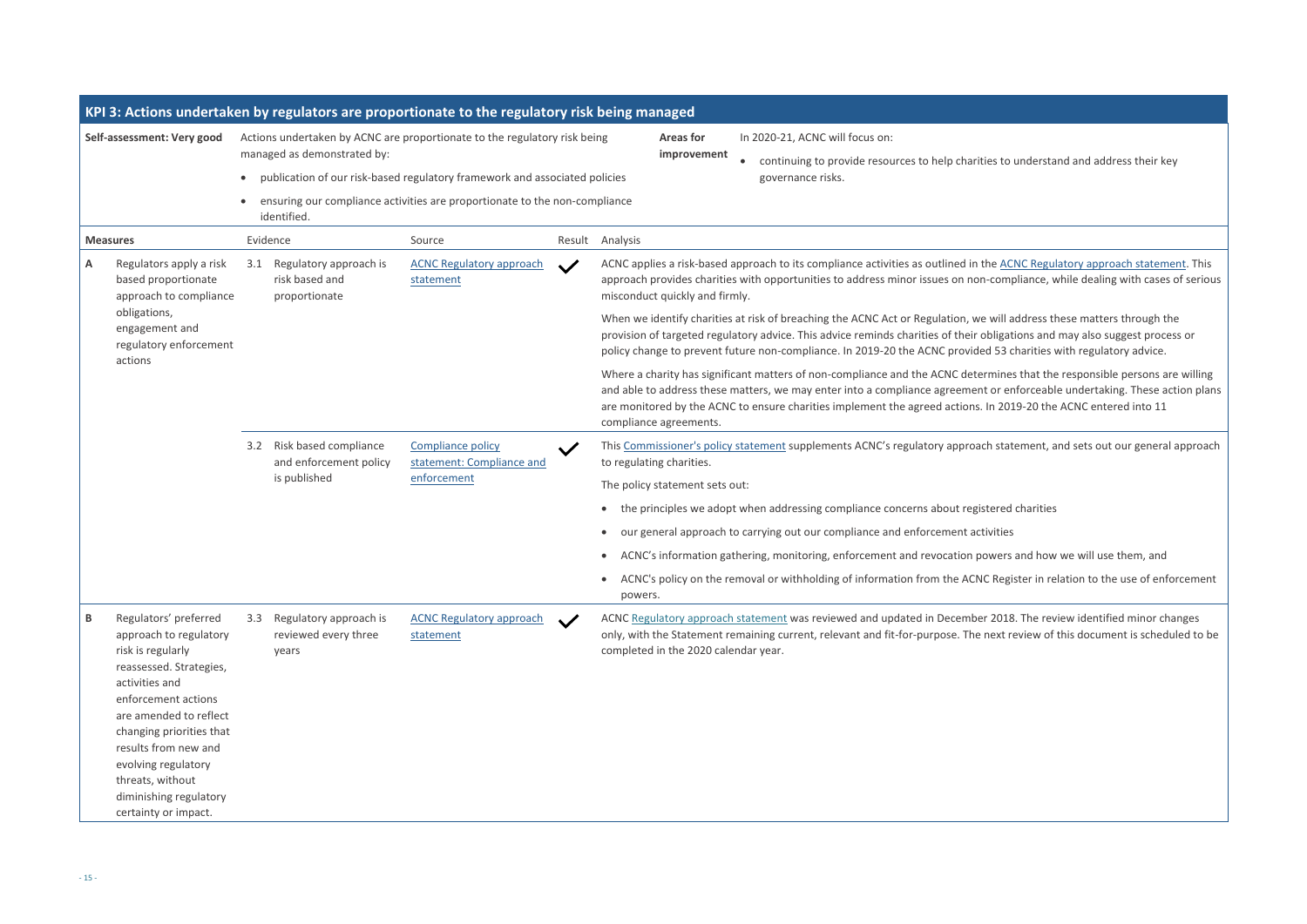**Pr's Policy St[a](https://www.acnc.gov.au/raise-concern/regulating-charities/regulatory-approach-statement)tement: Compliance and Endy [Statement: Compliance and](https://www.acnc.gov.au/about/corporate-information/corporate-policies/compliance-and-enforcement) the Commissioner** m previous investigations in its risk

| J | Regulators recognise   | 3.4 | Compliance and             | Compliance policy         | $\checkmark$ | As articulated in ACNC's Regulatory Approach Statement and the Commissioner    |
|---|------------------------|-----|----------------------------|---------------------------|--------------|--------------------------------------------------------------------------------|
|   | the compliance record  |     | enforcement policy         | statement: Compliance and |              | enforcement, ACNC considers the prior record of a charity and information from |
|   | of regulated entities, |     | consider the prior record  | enforcement               |              | assessments.                                                                   |
|   | including using earned |     | of a charity and           |                           |              |                                                                                |
|   | autonomy where this is |     | information from           |                           |              |                                                                                |
|   | appropriate. All       |     | previous investigations in |                           |              |                                                                                |
|   | available and relevant |     | its risk assessment,       |                           |              |                                                                                |
|   | data on compliance,    |     | where possible             |                           |              |                                                                                |
|   | including evidence of  |     |                            |                           |              |                                                                                |
|   | relevant external      |     |                            |                           |              |                                                                                |
|   | verification is        |     |                            |                           |              |                                                                                |
|   | considered.            |     |                            |                           |              |                                                                                |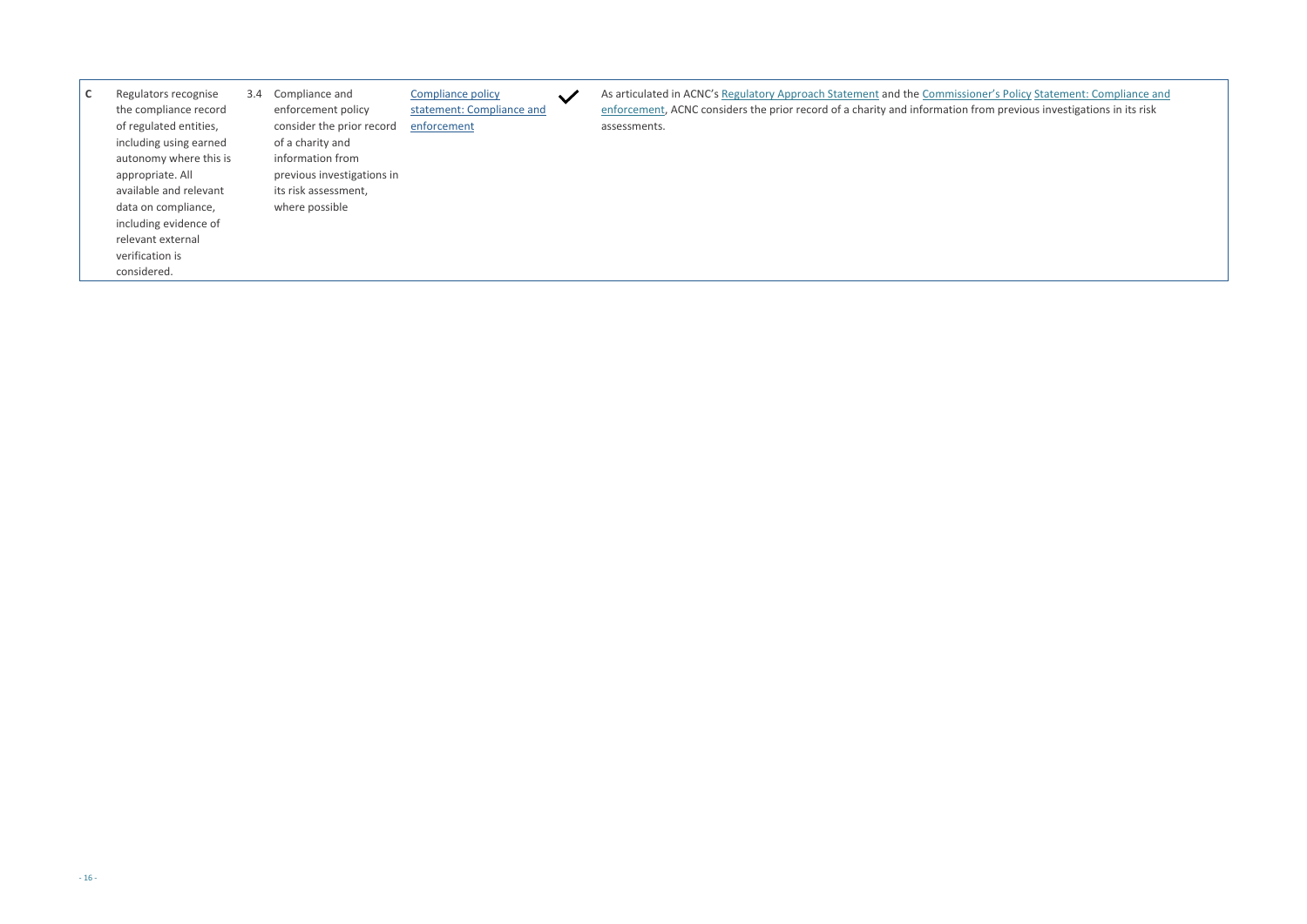rangements and Charity Portal ssport.

ation it collects directly from charities through I to prevent harm.

ntelligence led approach to the identification of

led approach.

ing and reviewing policies and procedures, idered, and only information needed to fulfil

ssessment due to resource constraints,

019, an improvement from the release of the

Idress. Charities with information withheld from ny financial reports. ACNC improved guidance

'report once, use often' framework for

nd territory laws that cover charities

tor to inform our work

ulatory obligations.

to streamline reporting required across ations Incorporation and Other Legislation was passed on 16 June 2020. The bill applies to nat are also registered under the Queensland ties of duplicated annual financial reporting s and possible implementation will be reported

|   |                                                                                                                                                                                          |           |                                                                                                                  | KPI 4: Compliance and monitoring approaches are streamlined and coordinated               |              |                        |                                                  |  |                                                                                                                                                                                                                                                                                                                                                                                                                                                                                                                                                     |
|---|------------------------------------------------------------------------------------------------------------------------------------------------------------------------------------------|-----------|------------------------------------------------------------------------------------------------------------------|-------------------------------------------------------------------------------------------|--------------|------------------------|--------------------------------------------------|--|-----------------------------------------------------------------------------------------------------------------------------------------------------------------------------------------------------------------------------------------------------------------------------------------------------------------------------------------------------------------------------------------------------------------------------------------------------------------------------------------------------------------------------------------------------|
|   | Self-assessment: Very good                                                                                                                                                               |           | monitoring activities to:                                                                                        | ACNC collaborated with other government agencies to streamline compliance and             |              |                        | <b>Areas for</b><br>improvement                  |  | In 2020-21, ACNC will focus on:<br>ongoing improvements to annual reporting arrangem                                                                                                                                                                                                                                                                                                                                                                                                                                                                |
|   |                                                                                                                                                                                          |           | increased risk of non-compliance                                                                                 | proactively engage with charities where intelligence analysis indicated an                |              |                        |                                                  |  | promote and expand the use of the Charity Passport.                                                                                                                                                                                                                                                                                                                                                                                                                                                                                                 |
|   |                                                                                                                                                                                          | $\bullet$ |                                                                                                                  | share information and streamline reporting arrangements.                                  |              |                        |                                                  |  |                                                                                                                                                                                                                                                                                                                                                                                                                                                                                                                                                     |
|   | <b>Measures</b>                                                                                                                                                                          |           | <b>Evidence</b>                                                                                                  | <b>Source</b>                                                                             |              | <b>Result Analysis</b> |                                                  |  |                                                                                                                                                                                                                                                                                                                                                                                                                                                                                                                                                     |
| Α | Regulators' information<br>requests are tailored<br>and only made when<br>necessary to secure<br>regulatory objectives,                                                                  | 4.1       | Compliance teams use<br>internally and publicly<br>available data to identify<br>candidates for<br>investigation | Use of ACNC data<br>Cooperation with other<br>regulators or law-<br>enforcement agencies. |              |                        | charities at risk of non-compliance.             |  | ACNC continues to work with other government agencies and uses the information it<br>annual reporting, to proactively identify charities at risk of non-compliance and to pre<br>We are also building our intelligence analysis capability to support a data and intellige<br>In 2019-20, 7% of the cases investigated were identified using this intelligence led app                                                                                                                                                                              |
|   | and only then in a way<br>that minimised impact.<br>Regulators' frequency<br>of information                                                                                              |           | 4.2 ACNC approved forms<br>only request information<br>necessary for the                                         | Operational procedure:<br>Creating, updating and<br>reviewing policies and                | $\checkmark$ |                        | this purpose should be requested.                |  | Under the ACNC Policy framework and Operational procedure: Creating, updating and<br>when drafting or modifying any forms, the purpose of the form should be considered,                                                                                                                                                                                                                                                                                                                                                                            |
|   | collection is minimised<br>and coordinated with<br>similar processes<br>including those of other<br>regulators so that, as<br>far as possible,<br>information is only<br>requested once. |           | function of the form                                                                                             | procedures<br><b>ACNC Policy framework</b>                                                |              |                        | however, it is still considered fit-for-purpose. |  | This procedure was not reviewed in 2019-20 as indicated in the 2018-19 self-assessme                                                                                                                                                                                                                                                                                                                                                                                                                                                                |
|   |                                                                                                                                                                                          | 4.3       | The AIS is available<br>through the online ACNC<br><b>Charity Portal</b>                                         | The 2019 AIS was made<br>available in August 2019.                                        | $\checkmark$ |                        | 2018 AIS in October 2018.                        |  | The online version of the 2019 AIS was made available to charities in August 2019, an                                                                                                                                                                                                                                                                                                                                                                                                                                                               |
|   |                                                                                                                                                                                          |           |                                                                                                                  |                                                                                           |              |                        |                                                  |  | Changes to the 2019 AIS involved allowing charities to provide their website address.<br>the register were also provided with additional functionality when uploading any finar<br>for AIS completion based on feedback received in 2018 AIS survey responses.                                                                                                                                                                                                                                                                                      |
|   |                                                                                                                                                                                          | 4.4       | Streamlined reporting                                                                                            | Streamlined reporting in                                                                  |              |                        | ACNC's work on reducing red tape includes:       |  |                                                                                                                                                                                                                                                                                                                                                                                                                                                                                                                                                     |
|   |                                                                                                                                                                                          |           | processes are<br>implemented to obtain<br>information from other                                                 | place for a range of<br>charities                                                         |              |                        | charities using ACNC 'Charity Passport'          |  | sharing charity information with other government agencies to build a 'report                                                                                                                                                                                                                                                                                                                                                                                                                                                                       |
|   |                                                                                                                                                                                          |           | regulators where                                                                                                 |                                                                                           |              | $\bullet$              |                                                  |  | streamlining reporting for charities regulated by other Commonwealth bodies                                                                                                                                                                                                                                                                                                                                                                                                                                                                         |
|   |                                                                                                                                                                                          |           | appropriate                                                                                                      |                                                                                           |              | $\bullet$              |                                                  |  | harmonising ACNC regulatory requirements with the numerous state and terr                                                                                                                                                                                                                                                                                                                                                                                                                                                                           |
|   |                                                                                                                                                                                          |           |                                                                                                                  |                                                                                           |              | $\bullet$              |                                                  |  | commissioning research on red tape reduction in the not-for-profit sector to i                                                                                                                                                                                                                                                                                                                                                                                                                                                                      |
|   |                                                                                                                                                                                          |           |                                                                                                                  |                                                                                           |              |                        |                                                  |  | providing guidance and advice to charities to help them meet their regulatory                                                                                                                                                                                                                                                                                                                                                                                                                                                                       |
|   |                                                                                                                                                                                          |           |                                                                                                                  |                                                                                           |              |                        | in future self-assessments.                      |  | ACNC continues to work regularly with other government agencies in 2019-20 to strea<br>jurisdictions, one example of this work was in late November 2019, the Associations In<br>Amendment Bill 2019 was introduced into the Queensland Parliament. The bill was pa<br>some 22,000 incorporated associations as well as some 3,200 ACNC charities that are<br>Collections Act for fundraising purposes. It will finally relieve Queensland charities of o<br>under the Associations Incorporation Act (AIA) and the Collections Act. Progress and p |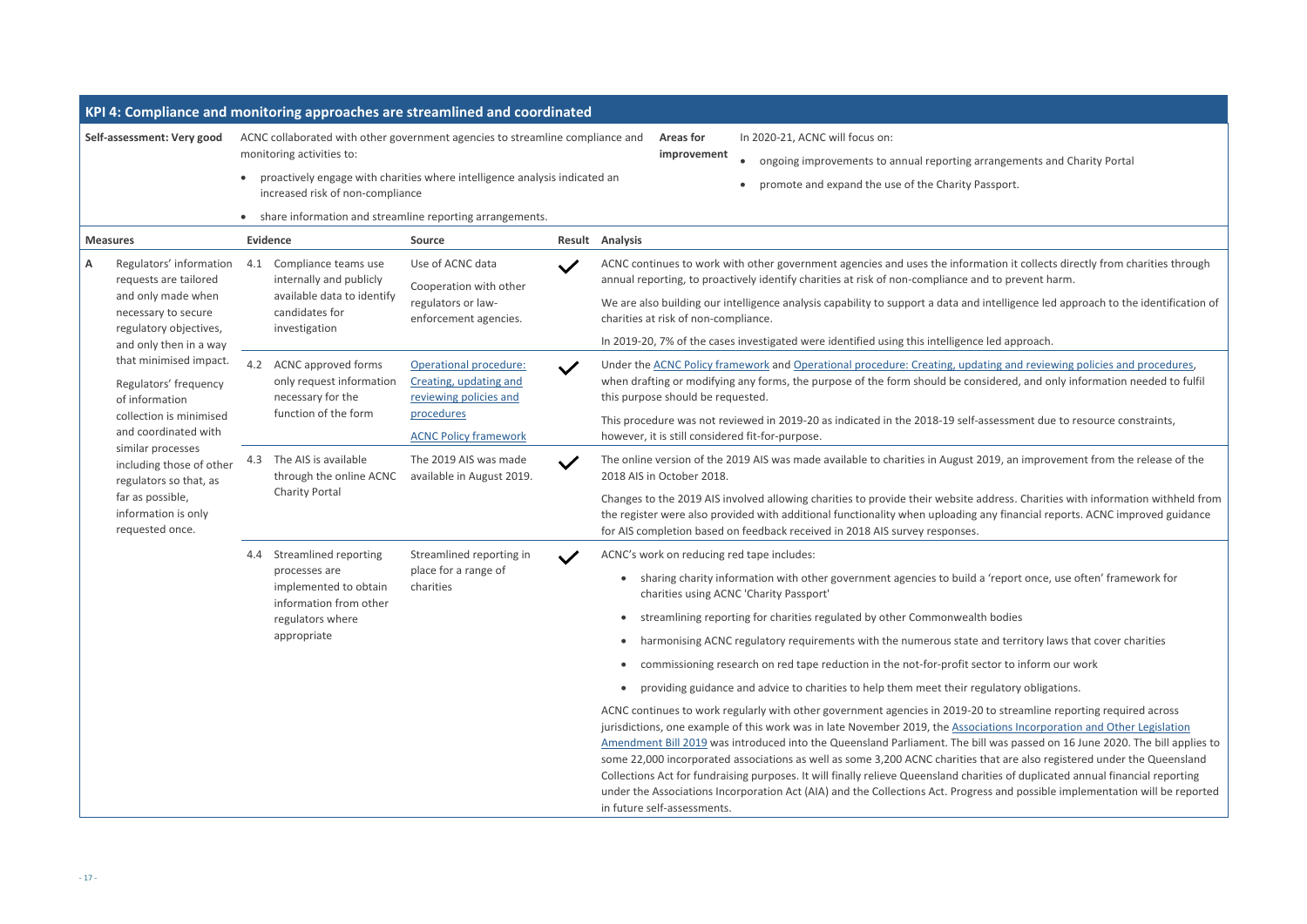y access information on registered charities, orised persons.

nt agencies to share information (where is best placed to act. This reduces the burden ultiple regulators.

. 49 referrals to other government agencies I that agency was best placed to deal with it.

nt with the overarching ACNC Regulatory Ad enforcement. Compli[a](https://www.acnc.gov.au/raise-concern/regulating-charities/regulatory-approach-statement)nce monito[r](https://www.acnc.gov.au/about/corporate-information/corporate-policies/compliance-and-enforcement)ing ting a significant risk to trust and confidence in

|              |                                                                                                                                                                                             |     |                                                                                                                                                                    | KPI 4: Compliance and monitoring approaches are streamlined and coordinated                              |              |                                                                                                                                                                                                                                                                                                                                                                                                                     |
|--------------|---------------------------------------------------------------------------------------------------------------------------------------------------------------------------------------------|-----|--------------------------------------------------------------------------------------------------------------------------------------------------------------------|----------------------------------------------------------------------------------------------------------|--------------|---------------------------------------------------------------------------------------------------------------------------------------------------------------------------------------------------------------------------------------------------------------------------------------------------------------------------------------------------------------------------------------------------------------------|
| B            | Regulators utilise<br>existing information to<br>limit the reliance on<br>requests from<br>regulated entities and<br>share the information<br>among other regulators                        | 4.5 | <b>Charity Passport</b><br>developed and<br>maintained so that<br>central charity data is<br>available to government<br>regulators to reduce<br>regulatory burden. | <b>ACNC Charity Passport was</b><br>available to authorised<br>government official<br>throughout 2019-20 | $\checkmark$ | ACNC Charity Passport allows authorised government agencies to electronically<br>including financial reporting, activities undertaken and contact details for autho<br>The Charity Passport was available throughout 2019-20.<br>At 30 June 2020, 23 government agencies had access to the Charity Passport.                                                                                                        |
|              | where possible.                                                                                                                                                                             | 4.6 | Compliance officers<br>share information with<br>and make referrals to<br>other regulators where<br>appropriate                                                    | Referrals to other<br>government agencies                                                                | $\checkmark$ | Where compliance issues are identified, we work closely with other governmen<br>permissible under the secrecy provisions of the ACNC Act) and determine who i<br>on charities, as they will not be required to provide the same information to mu<br>In 2019-20 we received 37 referrals from other government agencies and made<br>where we considered that a matter fell within another agency's jurisdiction and |
| $\mathsf{C}$ | Regulators base<br>monitoring and<br>inspection approaches<br>on risk, and where<br>possible, take into<br>account the<br>circumstance and<br>operational needs of<br>the regulated entity. | 4.7 | Compliance staff act in<br>accordance with risk-<br>based policies and<br>procedures.                                                                              | <b>Compliance policy</b><br>statement: Compliance and<br>enforcement                                     | $\checkmark$ | ACNC staff act in accordance with risk-based policies and procedures, consisten<br>Approach Statement and our Commissioner's Policy Statement: Compliance and<br>activities are only conducted in relation to matters that are assessed as present<br>the sector.                                                                                                                                                   |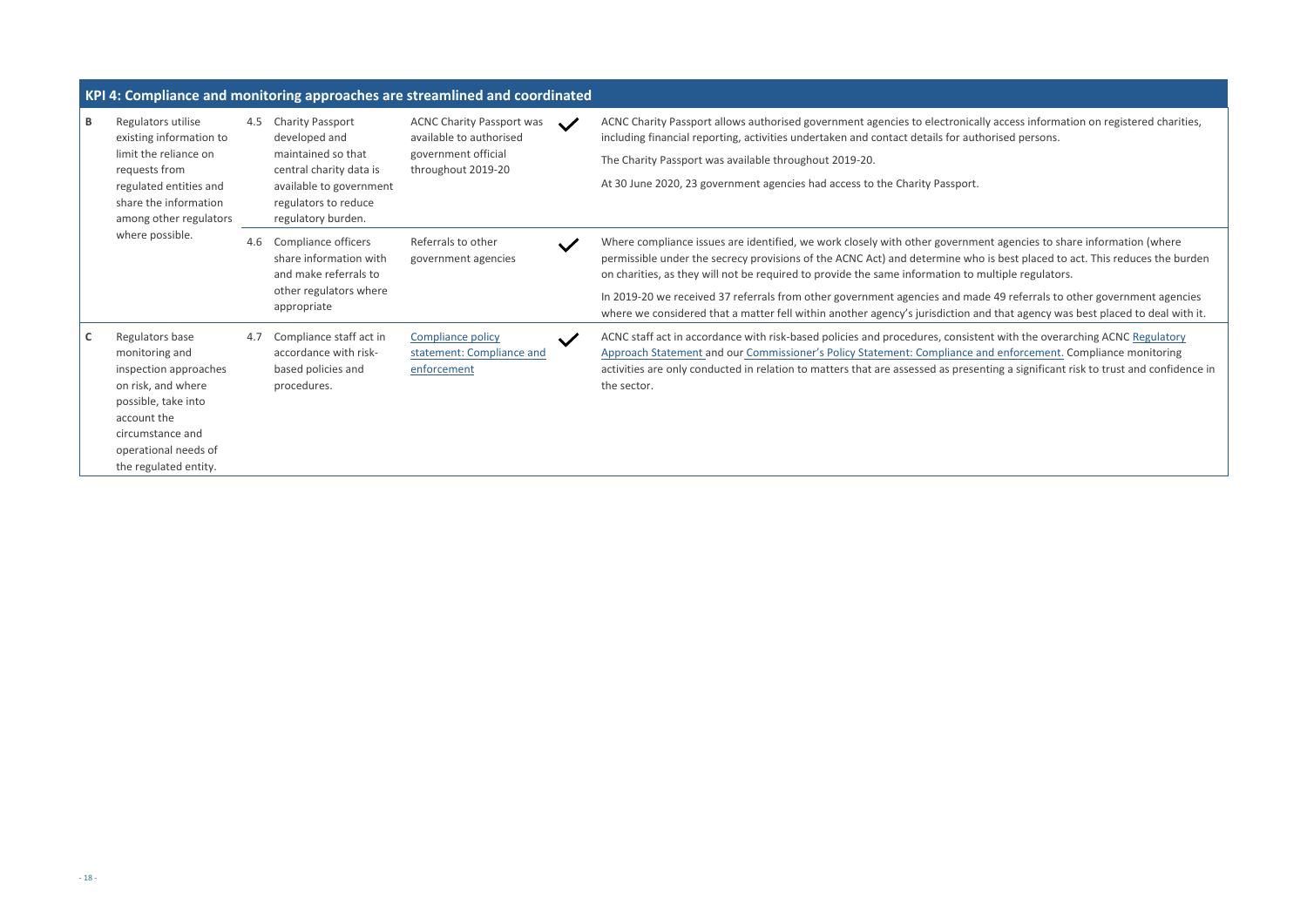rmation which will be available tary compliance.

atory approach statement and the Compliance

onsultation with the Adviser and Sector Forums

atory approach statement and the Compliance

acnc.gov.au.

ess through general information requests,

mation within the established timeframes.

the Information Publication Scheme (IPS). Each es in accordance with the IPS requirements.

assessment on our website. The 2018-19 RPF

ponsible minister and in accordance with the

|              |                                                                                                                                 |                                                               |                                                                                                                                                                      | KPI 5: Regulators are open and transparent in their dealings with regulated entities                                                                                                                            |              |                                                                                                                                                                                                                                                                        |
|--------------|---------------------------------------------------------------------------------------------------------------------------------|---------------------------------------------------------------|----------------------------------------------------------------------------------------------------------------------------------------------------------------------|-----------------------------------------------------------------------------------------------------------------------------------------------------------------------------------------------------------------|--------------|------------------------------------------------------------------------------------------------------------------------------------------------------------------------------------------------------------------------------------------------------------------------|
|              | Self-assessment: Very good                                                                                                      | $\bullet$<br>$\bullet$<br>$\bullet$<br>$\bullet$<br>$\bullet$ | availability of policies and guidance<br>publication of RPF self-assessment<br>COVID-19 communications and compliance approach<br>advice to charities on DGR reviews | ACNC remained open and transparent in dealing with regulated entities through:<br>development of guidance for External Conduct Standards<br>development of governance toolkit and DGR self-evaluation checklist |              | In 2020-21, ACNC will focus on:<br><b>Areas for</b><br>improvement<br>improvements to the Charity Register and infor<br>$\bullet$<br>targeted education to assist with charity volunt<br>$\bullet$                                                                     |
|              | <b>Measures</b>                                                                                                                 |                                                               | <b>Evidence</b>                                                                                                                                                      | <b>Source</b>                                                                                                                                                                                                   |              | Result Analysis                                                                                                                                                                                                                                                        |
| Α            | Regulators' risk-based<br>frameworks are publicly<br>available in a format<br>with is clear,<br>understandable and              | 5.1                                                           | <b>Regulatory Approach</b><br>Statement is published<br>online.                                                                                                      | <b>ACNC Regulatory approach</b><br>statement                                                                                                                                                                    |              | ACNC's overarching risk-based framework is articulated within the ACNC Regula<br>policy statement: Compliance and enforcement.<br>ACNC updated the Regulatory approach statement in 2018 after a process of co<br>and was available throughout 2019-20 on acnc.gov.au. |
|              | accessible.                                                                                                                     | 5.2                                                           | Risk assessment<br>framework is published<br>online                                                                                                                  | <b>Compliance policy</b><br>statement: Compliance and<br>enforcement                                                                                                                                            |              | ACNC's overarching risk-based framework is articulated within the ACNC Regula<br>policy statement: Compliance and enforcement.<br>The Compliance and enforcement policy was available throughout 2019-20 on a                                                          |
| B            | Regulators are open<br>and responsive to<br>requests from<br>regulated entities<br>regarding the operation<br>of the regulatory | 5.3                                                           | Response to all request<br>for access to information<br>provided within 30 days<br>(those not under<br>Freedom of Information<br>(FOI) or Privacy Acts)              | Responses to information<br>requests provided within<br>30 days.                                                                                                                                                | $\checkmark$ | ACNC makes information available to the public outside of the formal FOI proce<br>however in 2019-20 ACNC did not receive any such requests.                                                                                                                           |
|              | framework, and                                                                                                                  | 5.4                                                           | Response to FOI Act                                                                                                                                                  | Responses to FOI Act                                                                                                                                                                                            |              | In 2019-20 ACNC responded to 100% of FOI Act requests and requests for infor                                                                                                                                                                                           |
|              | approaches<br>implemented by<br>regulators.                                                                                     |                                                               | 30 days (plus statutory<br>extensions) or 60 days<br>where third party<br>consultation is required                                                                   | requests handled within requests provided within<br>established timeframes.                                                                                                                                     |              | Under Part II of the FOI Act, ACNC is required to publish information as part of t<br>agency must display on its website a plan showing what information it publishe<br>ACNC maintains an IPS page on its website.                                                     |
| $\mathsf{C}$ | Regulator's<br>performance<br>measurement results<br>are published in a                                                         |                                                               | RPF self-assessment<br>5.5<br>published                                                                                                                              | RPF self-assessments                                                                                                                                                                                            |              | Consistent with other Commonwealth regulators, ACNC publishes our RPF self-<br>self-assessment was published on acnc.gov.au in January 2020.<br>This 2019-20 report will be published on acnc.gov.au once approved by the resp<br>established timeframes.              |
|              | timely manner to<br>ensure accountability to<br>the public.                                                                     |                                                               |                                                                                                                                                                      |                                                                                                                                                                                                                 |              |                                                                                                                                                                                                                                                                        |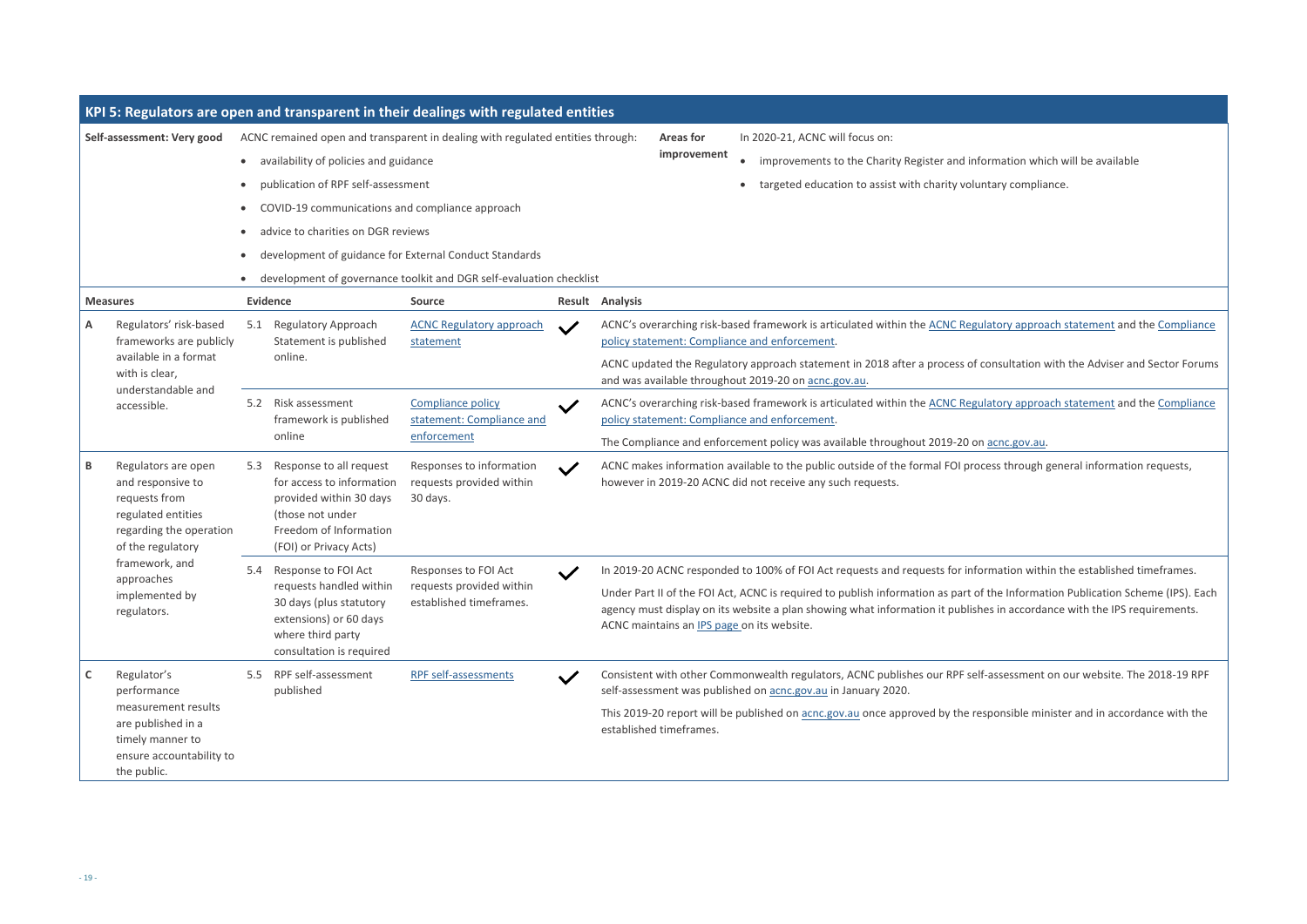iminate duplicated reporting

gislative review and performance audit

Adviser Forum Charter in 2019-20, it was

Sector Forum Charter in 2019-20, it was agreed

tion and the mechanisms we may use. For anden on charities by providing accurate, timely obligations to ACNC in a way that minimises the

he 2018-19 RPF self-assessment but is

profits Commission Legislative Review 2018. equire more consultation before amendments are finalised. The ACNC will work eaningful reform.

Iation of Charities by the Australian Charities *and or sement of the ACNC's achievements* nsights to assist us to continue to improve our

pliance costs. In 2019-20 we made submissions

rofit Entity Definition and Guidance

ents to Australian Accounting Standards – Recognition and Measurement Requirements

ederal Election

Inquiry into Regulation of Auditing

re of Accounting Policies)

Puration of AuASB Guidance Statements)

|                                                                                                                           | KPI 6: Regulators actively contribute to the continuous improvement of regulatory frameworks               |                                                                 |                                                                                                                                                                                                                                                                                    |                                                                                                                                                                                                                                                                                                                        |  |
|---------------------------------------------------------------------------------------------------------------------------|------------------------------------------------------------------------------------------------------------|-----------------------------------------------------------------|------------------------------------------------------------------------------------------------------------------------------------------------------------------------------------------------------------------------------------------------------------------------------------|------------------------------------------------------------------------------------------------------------------------------------------------------------------------------------------------------------------------------------------------------------------------------------------------------------------------|--|
| Self-assessment: Very good                                                                                                | ACNC is committed to continuous improvement through:                                                       |                                                                 | <b>Areas for</b><br>In 2020-21, ACNC will focus on                                                                                                                                                                                                                                 |                                                                                                                                                                                                                                                                                                                        |  |
|                                                                                                                           | analysis of ACNC performance as published in the ACNC Annual Report<br>$\bullet$                           |                                                                 |                                                                                                                                                                                                                                                                                    | improvement<br>working with other government agencies to eli<br>$\bullet$                                                                                                                                                                                                                                              |  |
|                                                                                                                           | analysis of charity performance as published in the 2018 Charity Report                                    |                                                                 |                                                                                                                                                                                                                                                                                    | implementation of recommendations of the lea<br>$\bullet$                                                                                                                                                                                                                                                              |  |
|                                                                                                                           | submissions on potential impact of proposed changes to the regulatory<br>framework on the sector.          |                                                                 |                                                                                                                                                                                                                                                                                    | review stakeholder engagement framework.                                                                                                                                                                                                                                                                               |  |
| <b>Measures</b>                                                                                                           | <b>Evidence</b>                                                                                            | <b>Source</b>                                                   |                                                                                                                                                                                                                                                                                    | <b>Result Analysis</b>                                                                                                                                                                                                                                                                                                 |  |
| Regulators establish<br>Α<br>cooperative and                                                                              | 6.1 At least three meetings<br>of the Adviser Forum are                                                    | 3 meetings of the<br>Adviser forum                              | $\checkmark$                                                                                                                                                                                                                                                                       | In 2019-20 we held three meetings of the Adviser Forum. After a review of the<br>agreed that, going forward, these meetings will now be held twice a year.                                                                                                                                                             |  |
| collaborative<br>relationships with                                                                                       | held annually                                                                                              |                                                                 |                                                                                                                                                                                                                                                                                    | See KPI 1: Evidence measure 1.1                                                                                                                                                                                                                                                                                        |  |
| stakeholders to<br>promote trust and                                                                                      | 6.2 At least three meetings<br>of the Sector Forum are                                                     | 3 meetings of the<br>Sector Forum                               | $\checkmark$                                                                                                                                                                                                                                                                       | In 2019-20 we held three meetings of the Sector Forum. After a review of the S<br>that, going forward, these meetings will now be held twice a year.                                                                                                                                                                   |  |
| improve the efficiency                                                                                                    | held annually                                                                                              |                                                                 |                                                                                                                                                                                                                                                                                    | See KPI 1: Evidence measure 1.1                                                                                                                                                                                                                                                                                        |  |
| and effectiveness of the<br>regulatory framework.                                                                         | Stakeholder engagement<br>6.3<br>framework outlines how<br>ACNC will engage with<br>stakeholders to reduce | <b>ACNC Stakeholder</b><br>$\checkmark$<br>engagement framework | ACNC's Stakeholder engagement framework outlines our approach to consultat<br>example, this framework outlines our commitment to reduce the regulatory bu<br>and relevant information to charities to help them understand and meet their o<br>impact on their time and resources. |                                                                                                                                                                                                                                                                                                                        |  |
|                                                                                                                           | regulatory burden and<br>enhance knowledge of<br>the regulated sector                                      |                                                                 |                                                                                                                                                                                                                                                                                    | ACNC did not do a formal review of this framework in 2019-20 as indicated in the<br>confident that it remains relevant and fit-for-purpose.                                                                                                                                                                            |  |
| B<br>Regulators engage<br>stakeholders in the<br>development of options<br>to reduce compliance                           | 6.4 See 6.1, 6.2 and 6.3                                                                                   |                                                                 | $\checkmark$                                                                                                                                                                                                                                                                       | In 2019-20 the Government responded to the Australian Charities and Not-for-<br>While the Government has shown support for most recommendations, some re<br>implementation, and some will not be able to be implemented until legislative<br>collaboratively to implement the Government recommendations to achieve me |  |
| costs. This could include<br>industry self-regulation,<br>changes to the<br>overarching regulatory<br>framework, or other |                                                                                                            |                                                                 | The Australian National Audit Office tabled the performance audit report Regul<br>and Not-for-profits Commission on 31 March 2020. This report was a welcome<br>since it was established in December 2012. The report also provided valuable in<br>regulatory approach.            |                                                                                                                                                                                                                                                                                                                        |  |
| strategies to streamline<br>monitoring and                                                                                |                                                                                                            |                                                                 |                                                                                                                                                                                                                                                                                    | ACNC engages with stakeholders in the development of options to reduce comp<br>on issues which affect the efficient regulation of the charity sector including:                                                                                                                                                        |  |
| compliance                                                                                                                |                                                                                                            |                                                                 |                                                                                                                                                                                                                                                                                    | Australian Accounting Standards Board Exposure Draft 291 - Not-for-pr<br>$\bullet$                                                                                                                                                                                                                                     |  |
| approaches.                                                                                                               |                                                                                                            |                                                                 |                                                                                                                                                                                                                                                                                    | Australian Accounting Standards Board Exposure Draft 293 - Amendme<br>Disclosure in Special Purpose Financial Statements of Compliance with                                                                                                                                                                            |  |
|                                                                                                                           |                                                                                                            |                                                                 |                                                                                                                                                                                                                                                                                    | Joint Standing Committee on Electoral Matters Inquiry into the 2019 Fe<br>$\bullet$                                                                                                                                                                                                                                    |  |
|                                                                                                                           |                                                                                                            |                                                                 |                                                                                                                                                                                                                                                                                    | Parliamentary Joint Committee on Corporation and Financial Services -                                                                                                                                                                                                                                                  |  |
|                                                                                                                           |                                                                                                            |                                                                 |                                                                                                                                                                                                                                                                                    | Australian Accounting Standards Board - Exposure Draft 296 (Disclosur<br>$\bullet$                                                                                                                                                                                                                                     |  |
|                                                                                                                           |                                                                                                            |                                                                 |                                                                                                                                                                                                                                                                                    | • Auditing and Assurance Standards Board (AuASB) - Discussion Paper (R                                                                                                                                                                                                                                                 |  |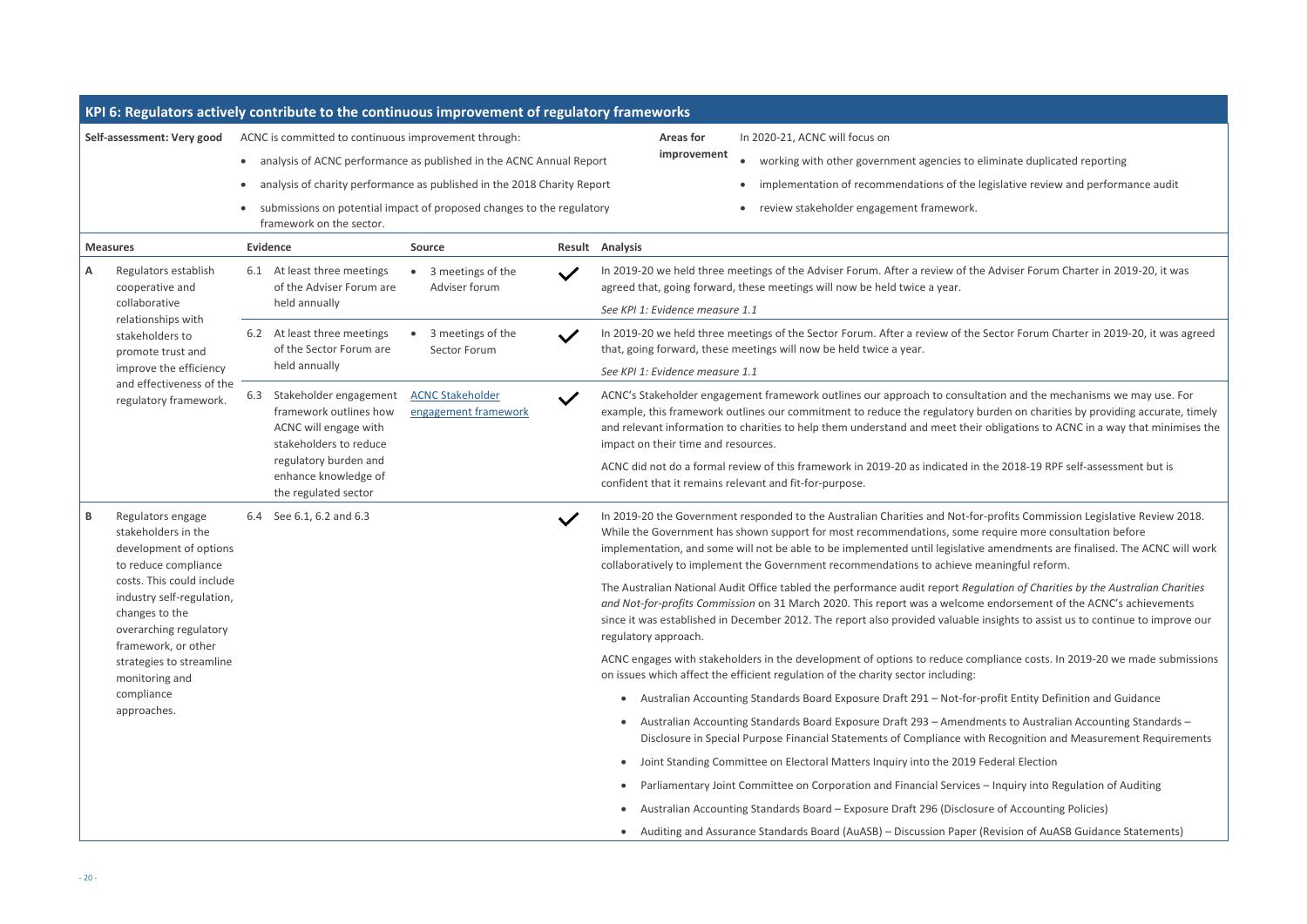Freedom Bills

In 2019-2019-20 are statehors states the Sector Sector Sector Sector Sector Sector Sector Sector Sector Sector

hits annual report.

lished in the 2019-20 annual report currently ordance with timeframes set by the

| KPI 6: Regulators actively contribute to the continuous improvement of regulatory frameworks                                                   |     |                                                                                                                              |                                                 |              |                                                                                                                                                                                                                                                                                                                                                                                                                                                                                         |
|------------------------------------------------------------------------------------------------------------------------------------------------|-----|------------------------------------------------------------------------------------------------------------------------------|-------------------------------------------------|--------------|-----------------------------------------------------------------------------------------------------------------------------------------------------------------------------------------------------------------------------------------------------------------------------------------------------------------------------------------------------------------------------------------------------------------------------------------------------------------------------------------|
|                                                                                                                                                |     |                                                                                                                              |                                                 |              | Attorney General's Department on the Exposure Draft of the Religious F<br>NSW Community Gaming Regulation 2020.                                                                                                                                                                                                                                                                                                                                                                         |
| Regulators regularly<br>C<br>share feedback from<br>stakeholders and<br>performance<br>information (including                                  | 6.5 | Stakeholder engagement<br>framework outlines how<br>ACNC will share feedback<br>from stakeholders with<br>policy departments | <b>ACNC Stakeholder</b><br>engagement framework | $\checkmark$ | In 2019-20 ACNC engaged with stakeholders through the Adviser and Sector For<br>submissions regarding the efficient regulation of the charity sector.<br>See KPI 1: Evidence measure 1.1 and 6.4                                                                                                                                                                                                                                                                                        |
| from inspections) with<br>policy departments to<br>improve the operation<br>of the regulatory<br>framework and<br>administrative<br>processes. | 6.6 | Report is published<br>analysing the previous<br>year's cases and<br>forecasting risk for<br>future years annually           | <b>ACNC Annual Report</b>                       | $\checkmark$ | ACNC publishes a summary of its regulatory activity and enforcement actions in<br>The 2018-19 annual report summarised these activities and actions including:<br>100 investigations were finalised<br>107 risk assessments were completed<br>52 charities received regulatory advice.<br>2019-20 statistics for regulatory activities and enforcement actions will be publi<br>under development. The annual report will be published on acnc.gov.au in acco<br>Department of Finance. |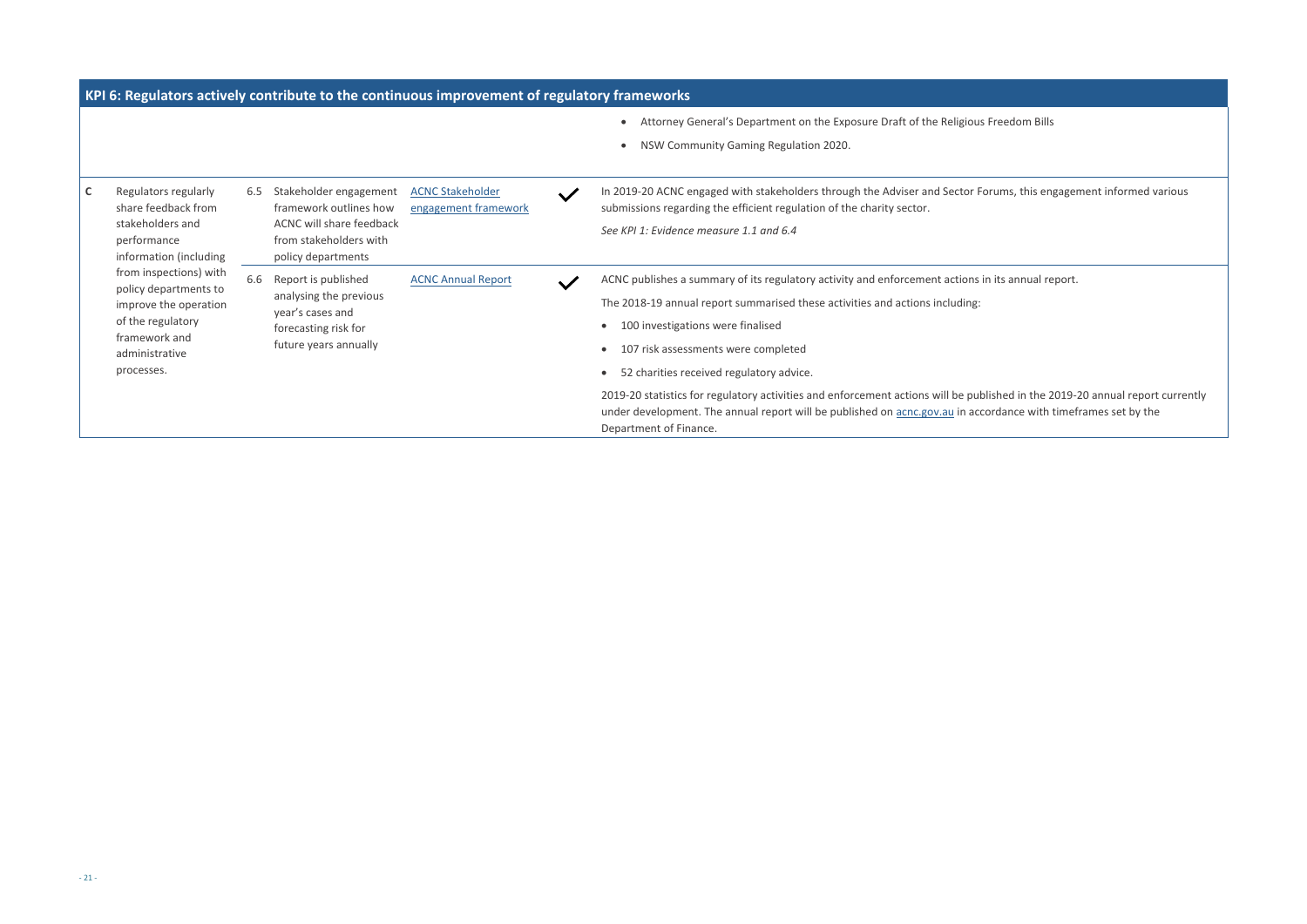# <span id="page-21-0"></span>**Appendix B: Summary of feedback from consultation**

#### **Consultation mechanism**

Under the Regulator Performance Framework (RPF), the ACNC is required to have our selfassessment 'validated' by the approved RPF stakeholder consultation mechanism. The ACNC's stakeholder consultation mechanism is the Adviser and Sector Forums.

The self-assessment was tabled at the Adviser and Sector Forums on 22 and 23 July 2020 respectively. Access to an online survey was provided after these meetings took place and each group had more than a two-week window in which to respond to the survey.

The survey asked members to:

- indicate their agreement with the ACNC's self-assessment against the key performance indicators (KPIs) and overall assessment
- provide feedback on each KPI and the ACNC's overall self-assessment
- where a member disagreed with our self-assessment, they were asked to confirm whether the rating should be higher or lower.

The online survey was available until 10 August 2020 and 21 responses were received consisting of 15 responses from the Adviser Forum and 6 from the Sector Forum. This was an increase from the 11 responses received for the 2018-19 self-assessment online survey.

This increase, while pleasing, represents 42% (36 members) of Adviser Forum membership and 20% (20 members) of Sector Forum membership, a low number considering the responsibilities outlined in each forum's Charter; for members to provide annual feedback on the ACNC's self-assessment under the Government's Regulator Performance Framework, noting that the Sector Forum and Adviser Forum form the ACNC's approved stakeholder consultation mechanism.

#### **Executive summary**

The 21 members who responded to the survey agreed with the ACNC's self-assessment, with between 76% and 90% of respondents agreeing with the self-assessment for each KPI.

Of the 21 members who responded, 18 out of 21, or 86%, agreed with the ACNC's overall selfassessment of 'very good'.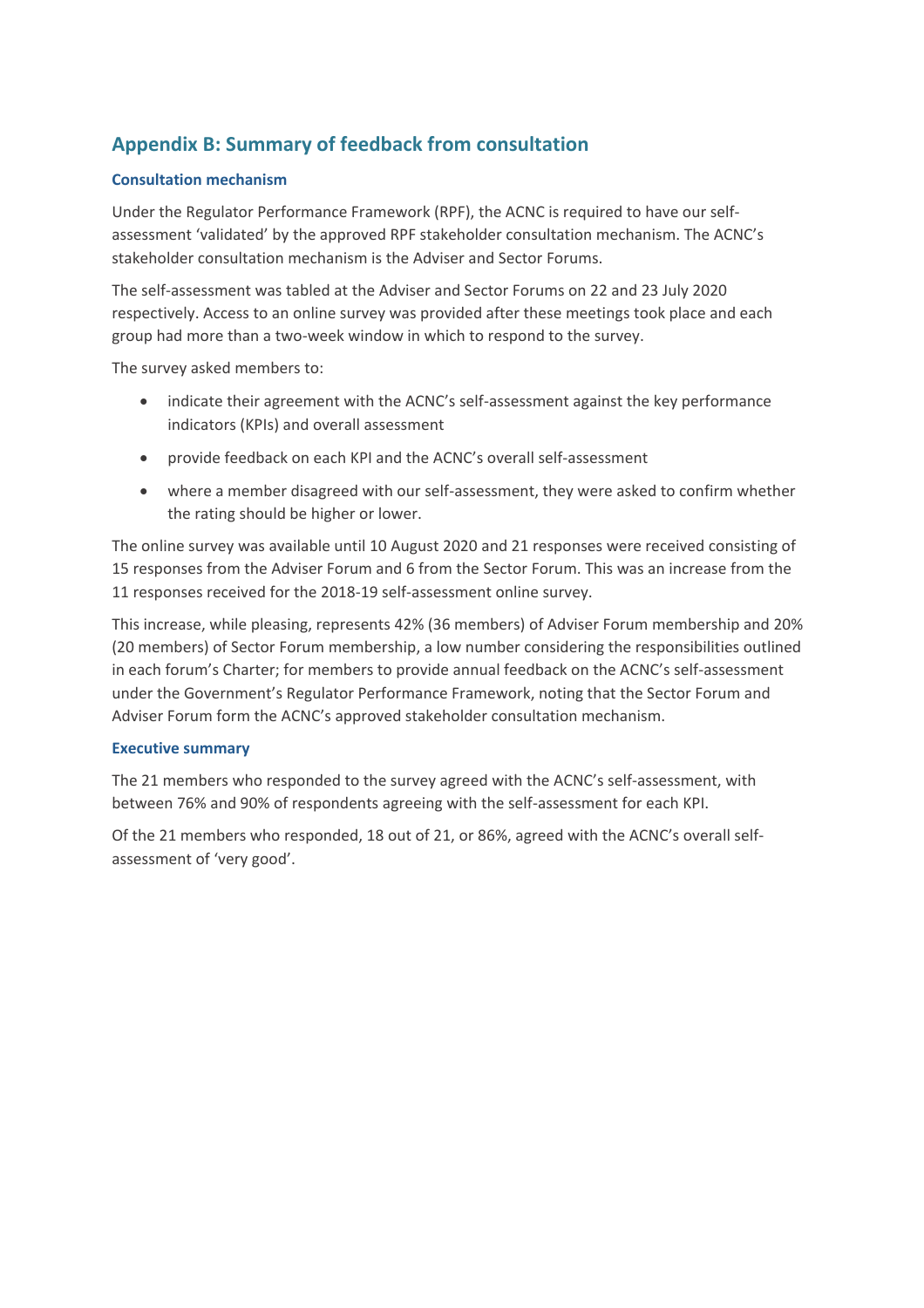

- 18 out of 21 members, or 86%, agreed with our overall self-assessment of Very good.
- Of the three members who disagreed with the ACNC's self-assessment, two thought the rating should be lower.

The survey results and concerns raised for each KPI are discussed below.





- 18 out of 21 members, or 86%, agreed with our self-assessment of Very good.
- Of the three members who disagreed with the ACNC's self-assessment, two thought the rating should be lower.
- Feedback included the following concerns:
	- $\circ$  the ACNC's focus on transparency and accountability of the sector comes at the expense of understanding and supporting the sector
	- o ACNC staff do not always perform their role without bias or with proper regard to the law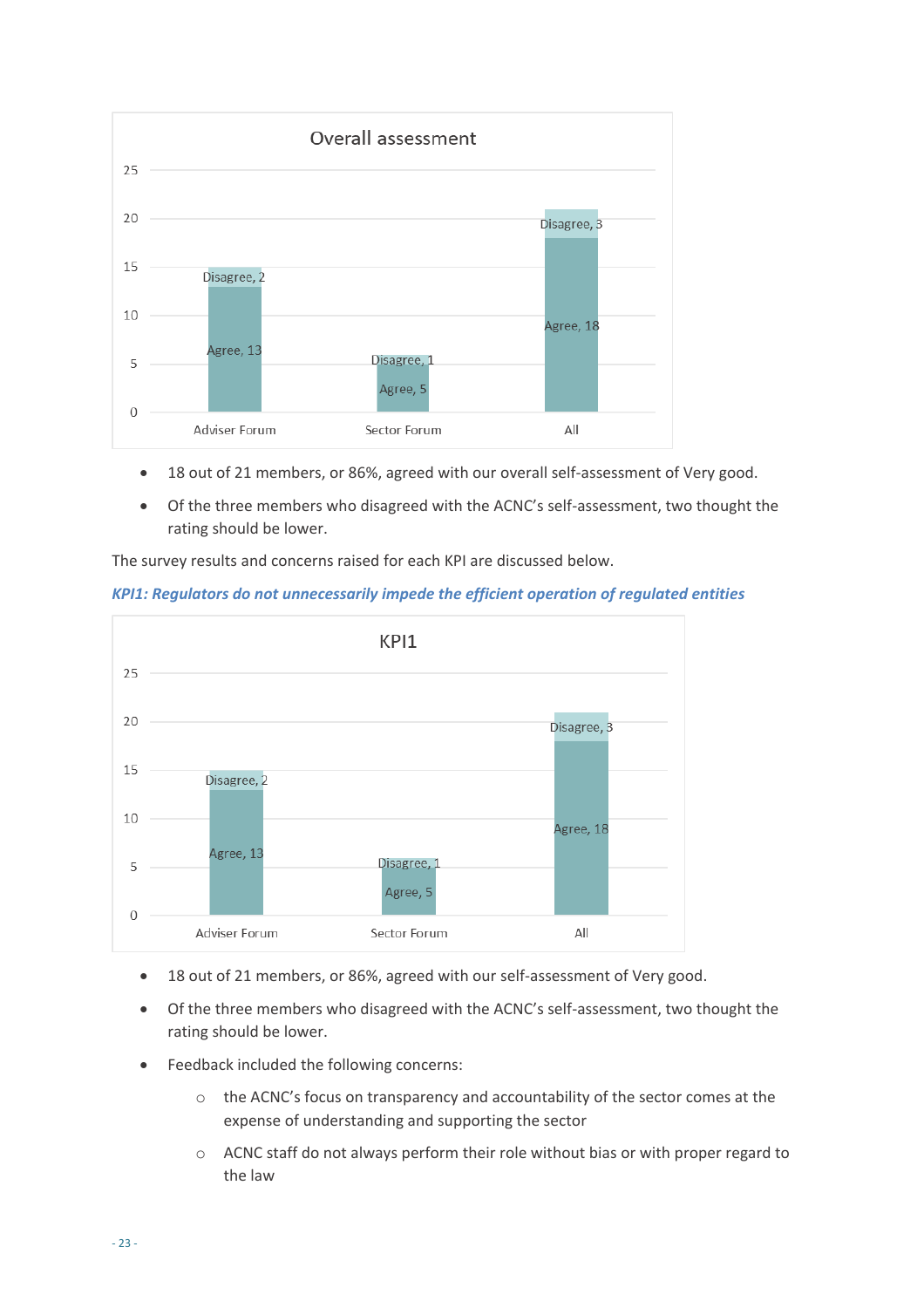o additional information requirements regarding the programs charities deliver will be onerous for some charities.



*KPI2: Communication with regulated entities is clear, targeted and effective* 

- 16 out of 21 members, or 76%, agreed with our self-assessment of Very good.
- Of the five members who disagreed with the ACNC's self-assessment, three thought the rating should be lower.
- Feedback included the following concerns:
	- o updates regarding high profile cases affecting the sector should be provided in a timely manner
	- o instances of mistakes about law in the guidance provided by the ACNC, for example, in relation to external conduct standards and public benevolent institutions
	- $\circ$  instances or inaccurate or unclear guidance provided by the ACNC, which could be addressed through greater consultation with the Adviser and Sector Forums
	- o information requests to charities during the registration process can significantly slow down the process and the performance measure does not reflect this accurately, a review of the request for information process is suggested
	- o quality of decision making could be improved, for example, the regulators should improve on identifying and applying Australian legal authorities and not foreign laws, such as cases from New Zealand.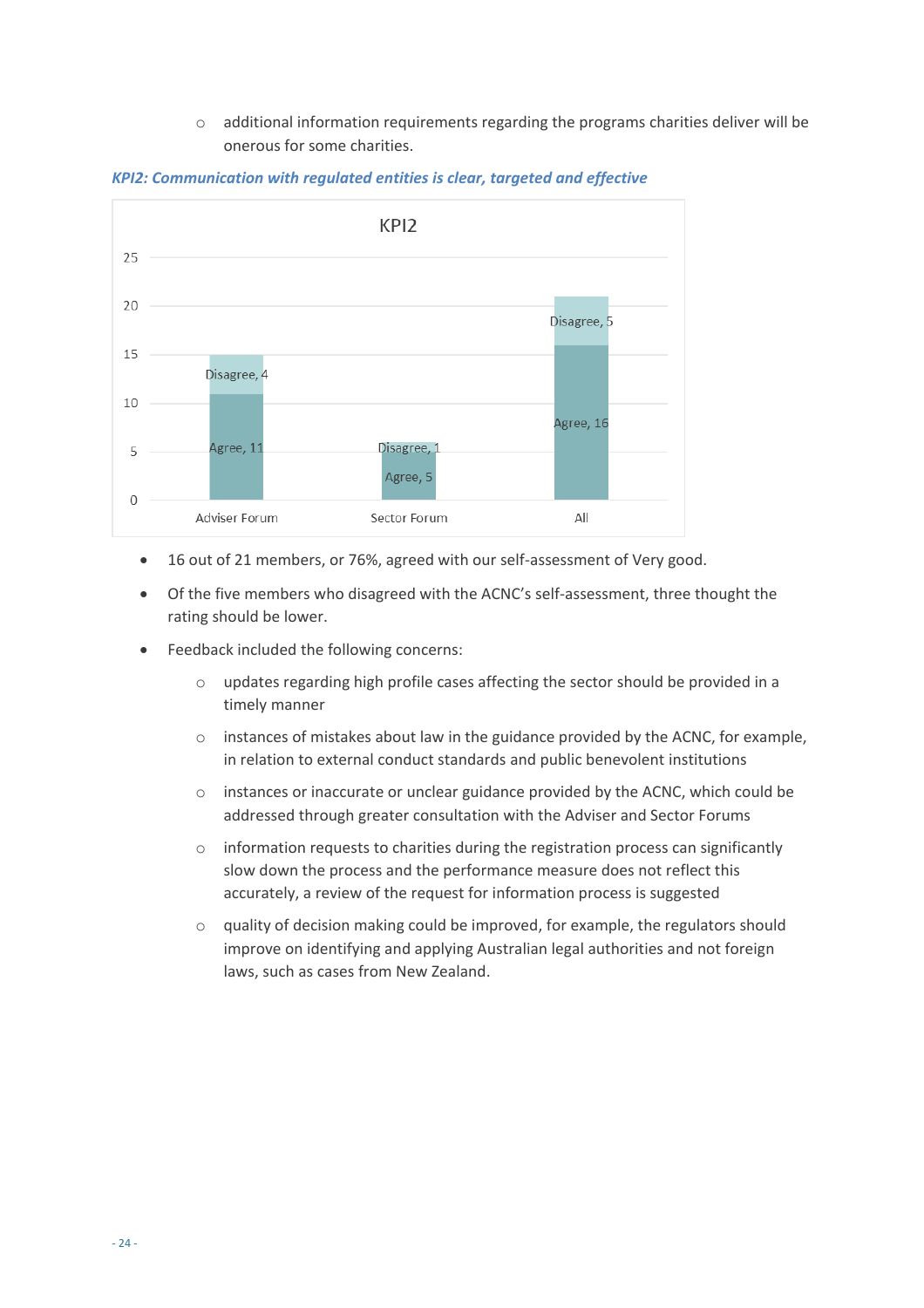

*KPI3: Actions undertaken by regulators are proportionate to the regulatory risk being managed* 

- 19 out of 21 members, or 90%, agreed with our self-assessment of Very good.
- Of the two members who disagreed with the ACNC's self-assessment, both thought the rating should be lower.
- Feedback included the following concerns:
	- o ACNC could improve its proportionate regulation, there is large focus on small charities, but large charities present a greater risk and account for the greater portion of the investment in the sector
	- o while good governance is important, ACNC could prioritise how assets are used for charitable purposes, over other governance standards, which are important but do not present the greatest risk for the sector
	- o perceptions that at times ACNC staff seek irrelevant information on matters they are investigating.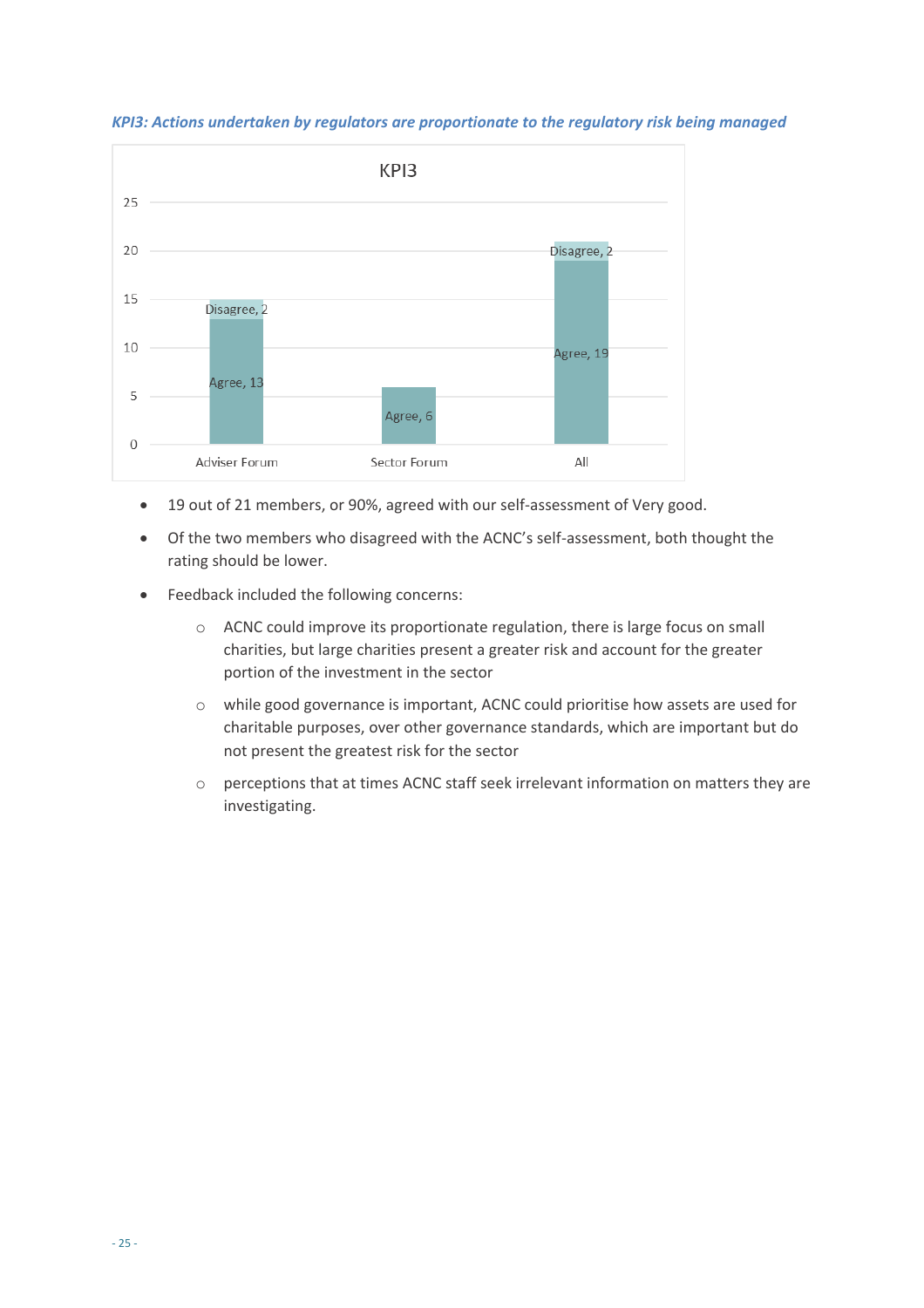

*KPI4: Compliance and monitoring approaches are streamlined and co-ordinated* 

- 16 out of 21 members, or 76%, agreed with our self-assessment of Very good.
- Of the five members who disagreed with the ACNC's self-assessment, four thought the rating should be lower.
- Feedback included the following concerns:
	- o greater clarity is needed over the monitoring process for external conduct standards and the requirement for charities to use a registered company
	- o instances of the ACNC not passing on requests for charitable taxation concessions to the ATO
	- o coordination, communication and sequencing of compliance activities could be strengthened

#### *KPI5: Regulators are open and transparent in their dealings with regulated entities*



• 19 out of 21 members, or 90%, agreed with our self-assessment of Very good.